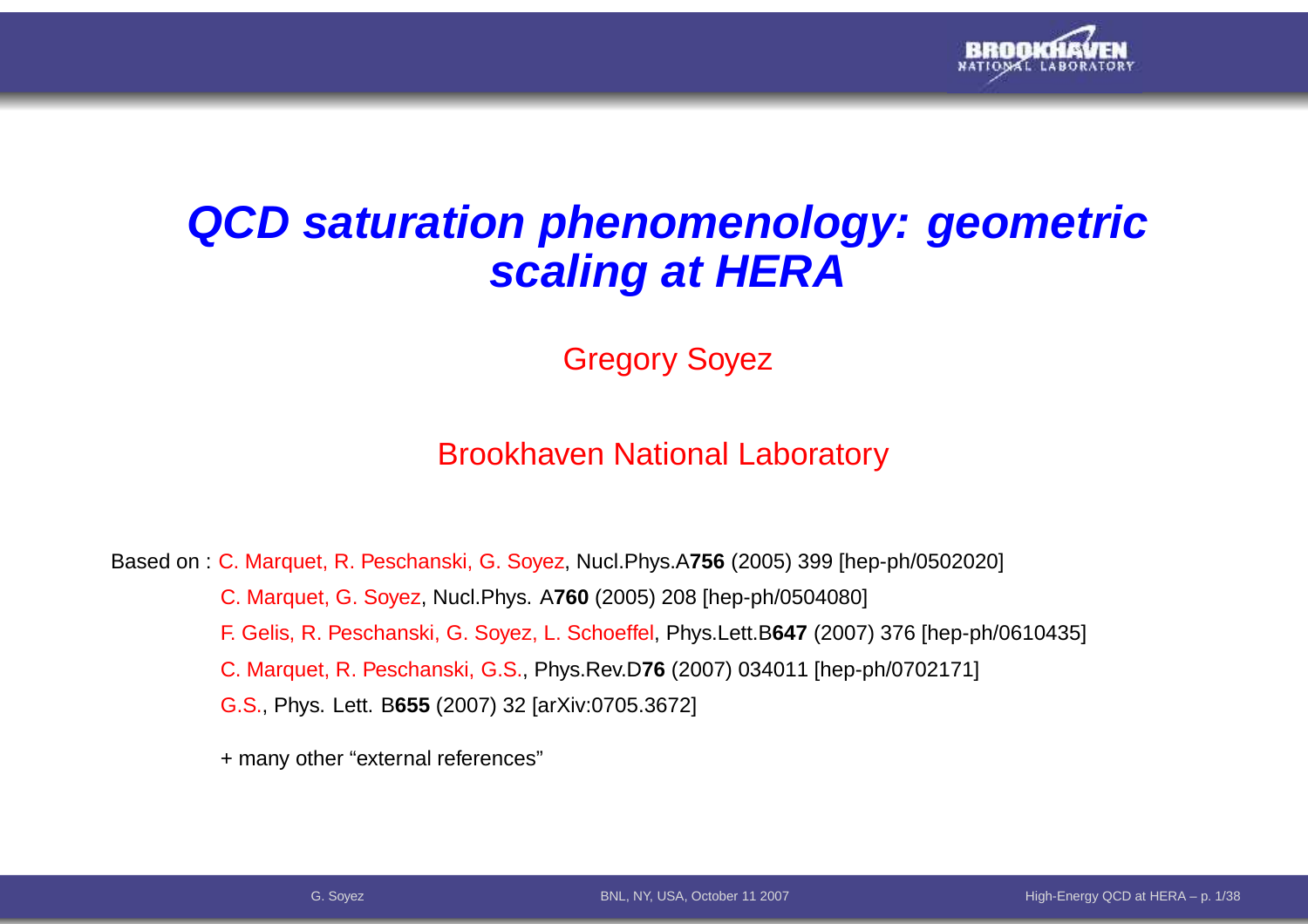### **Outline**



- Motivation: QCD Bremsstrahlung & resummation  $\rightarrow$  geometric scaling
- Theoretical background: perturbative evolution in high-energy QCD:  $\bullet$ 
	- Dipole model and leading log approx.: BFKL equation $\bullet$
	- Unitarity/Saturation effects: Balitsky/JIMWLK and BK equation $\bullet$
- Asymptotic solutions: saturation <sup>⇒</sup> geometric scaling
	- impact-parameter-independent BK: mechanism for geometric scaling
	- full BK equation: geometric scaling at nonzero momentum transfer
- Phenomenological consequences (mainly at HERA)
	- Geometric scaling for  $F_2$  (different approaches)
	- Geometric scaling in vector meson production and DVCS
- Conclusion(s) & discussion(s)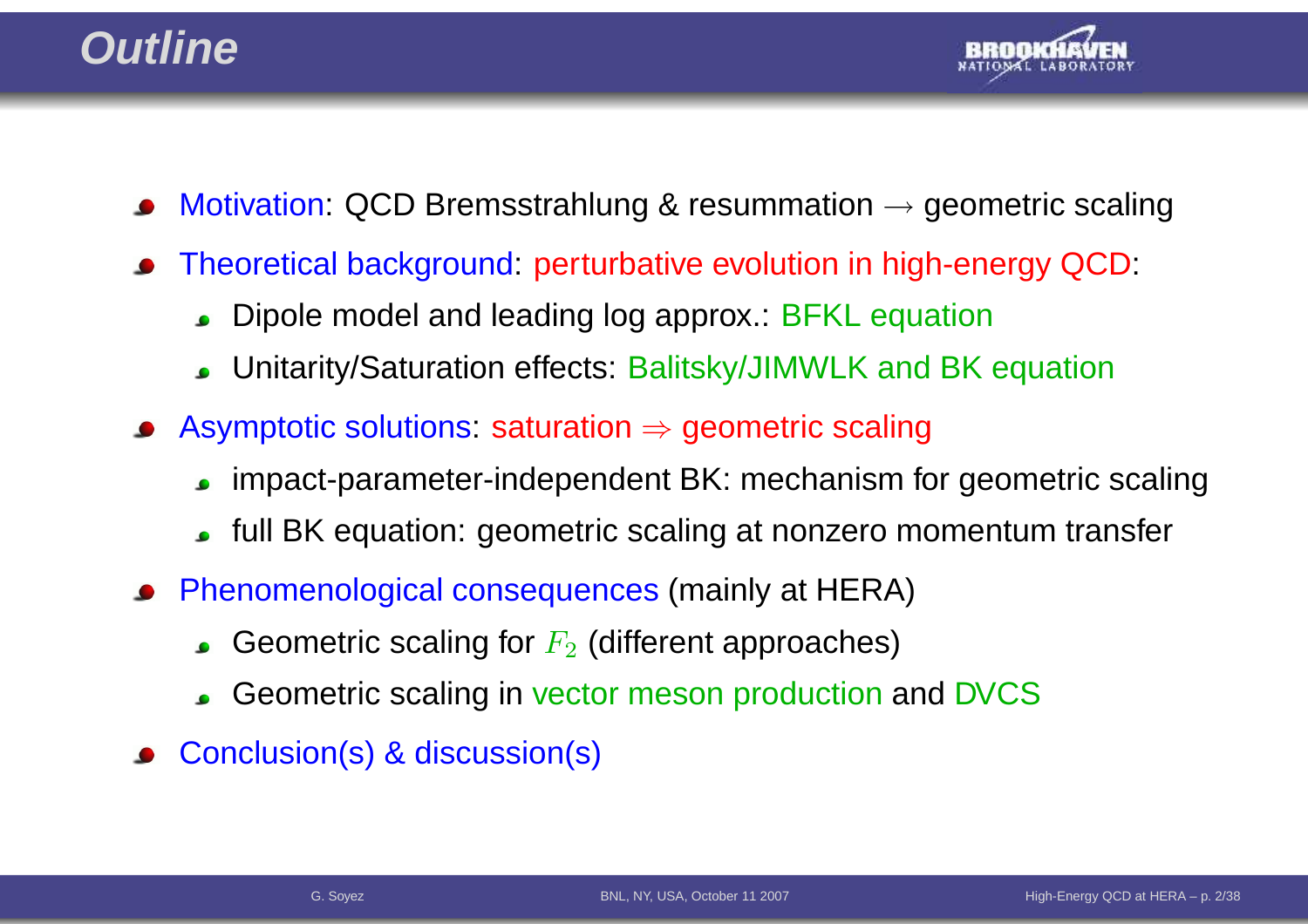# **Motivation: why saturation ?**



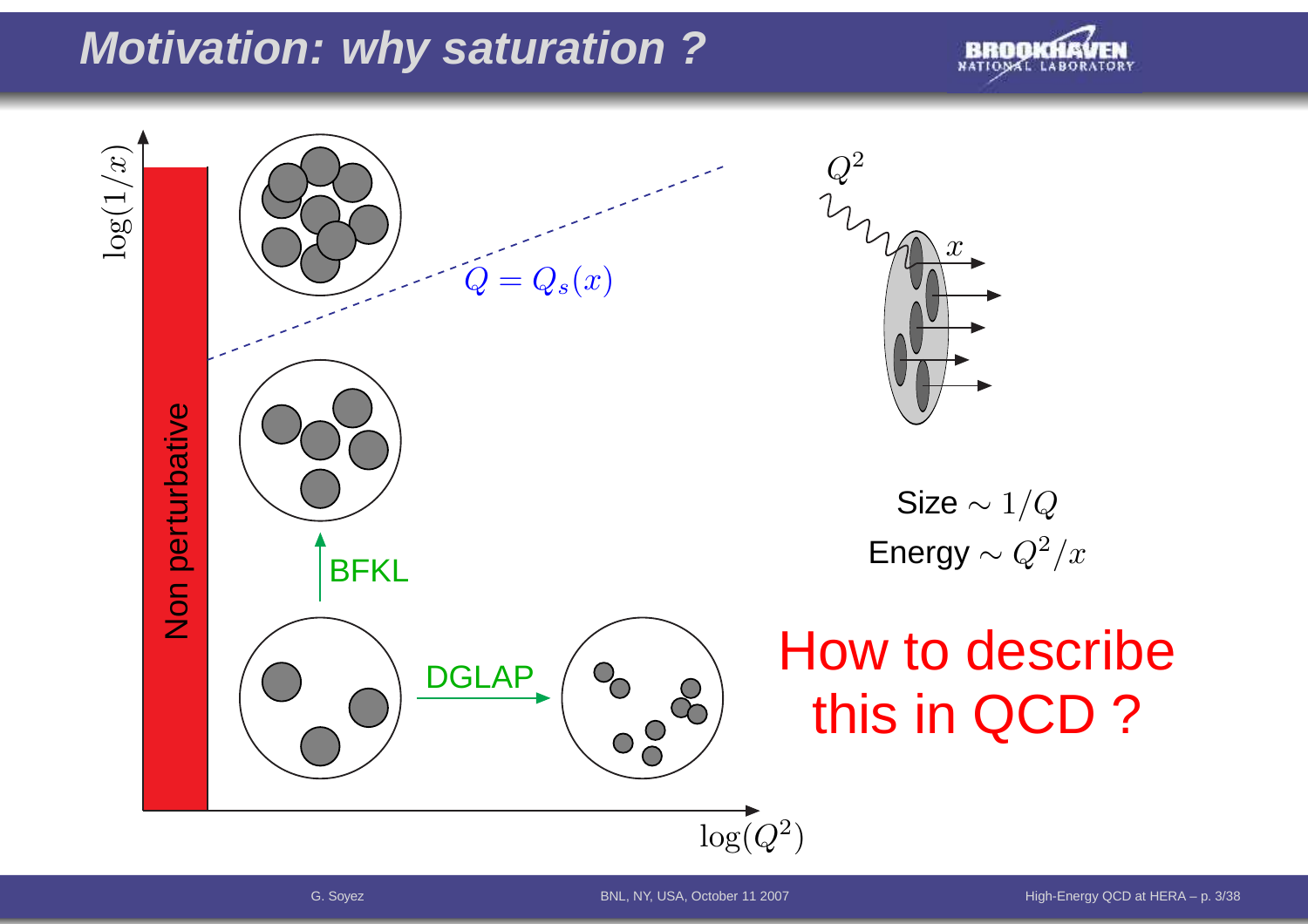# **Motivation: why resummation ?**



### Bremsstrahlung:

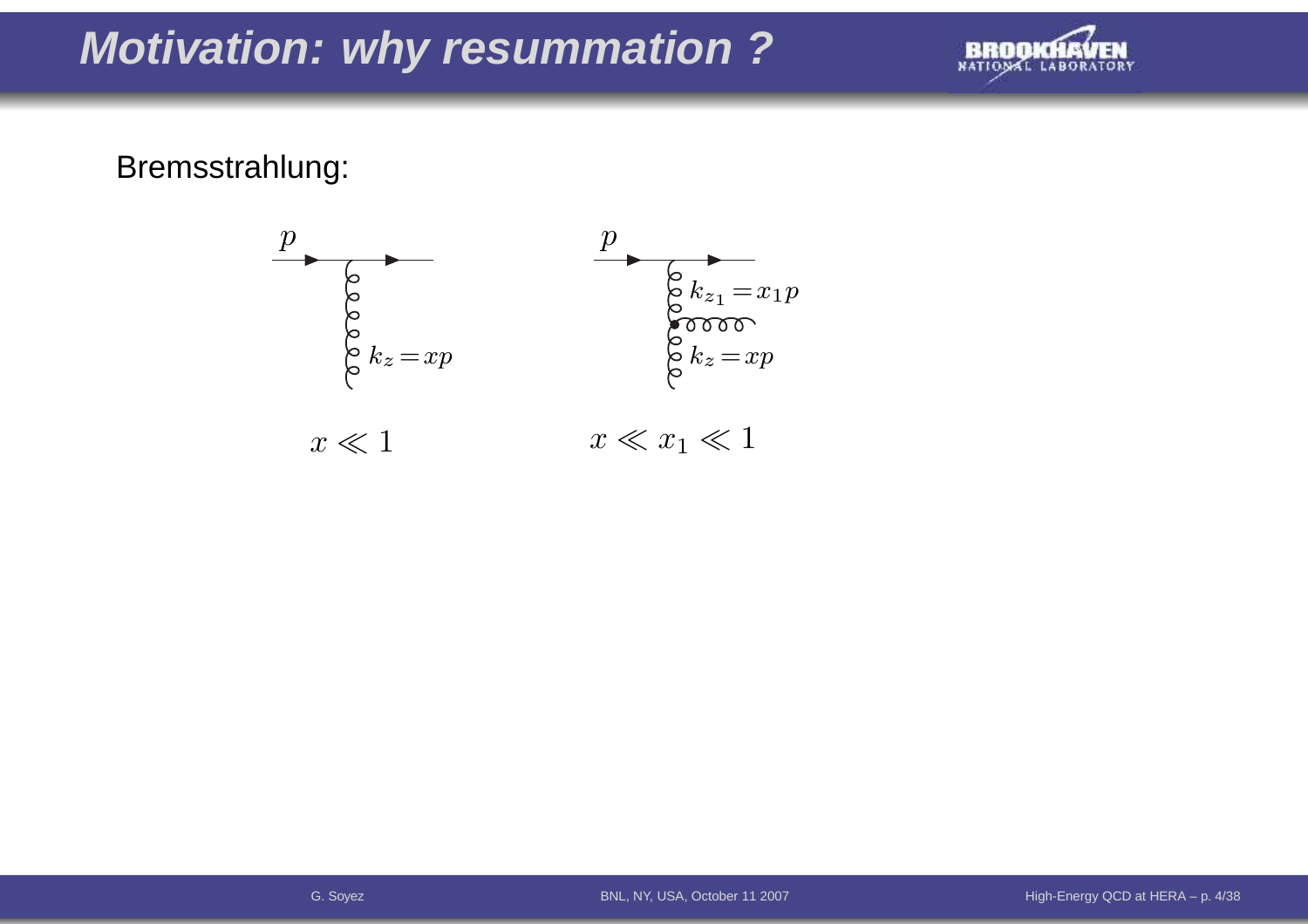# **Motivation: why resummation ?**



≪

 $\ll x$ 

≪ $\mathcal{X}% =\mathbb{R}^{2}\times\mathbb{R}^{2}$  $\, n \,$ 

 $\,n$ 

1

 $\mathcal{X}% =\mathbb{R}^{2}\times\mathbb{R}^{2}$ 

 $x_1$ 

### Bremsstrahlung:



Probability of emission

$$
dP \sim \alpha_s \frac{dk_\perp^2}{k_\perp^2} \frac{dx}{x}
$$

In the small- $x$  limit

$$
\int_x^1 \frac{dx_n}{x_n} \dots \int_{x_2}^1 \frac{dx_1}{x_1} \sim \frac{1}{n!} \alpha_s^n \log^n(1/x)
$$

Same order when  $\alpha_s \log(1/x) \sim 1$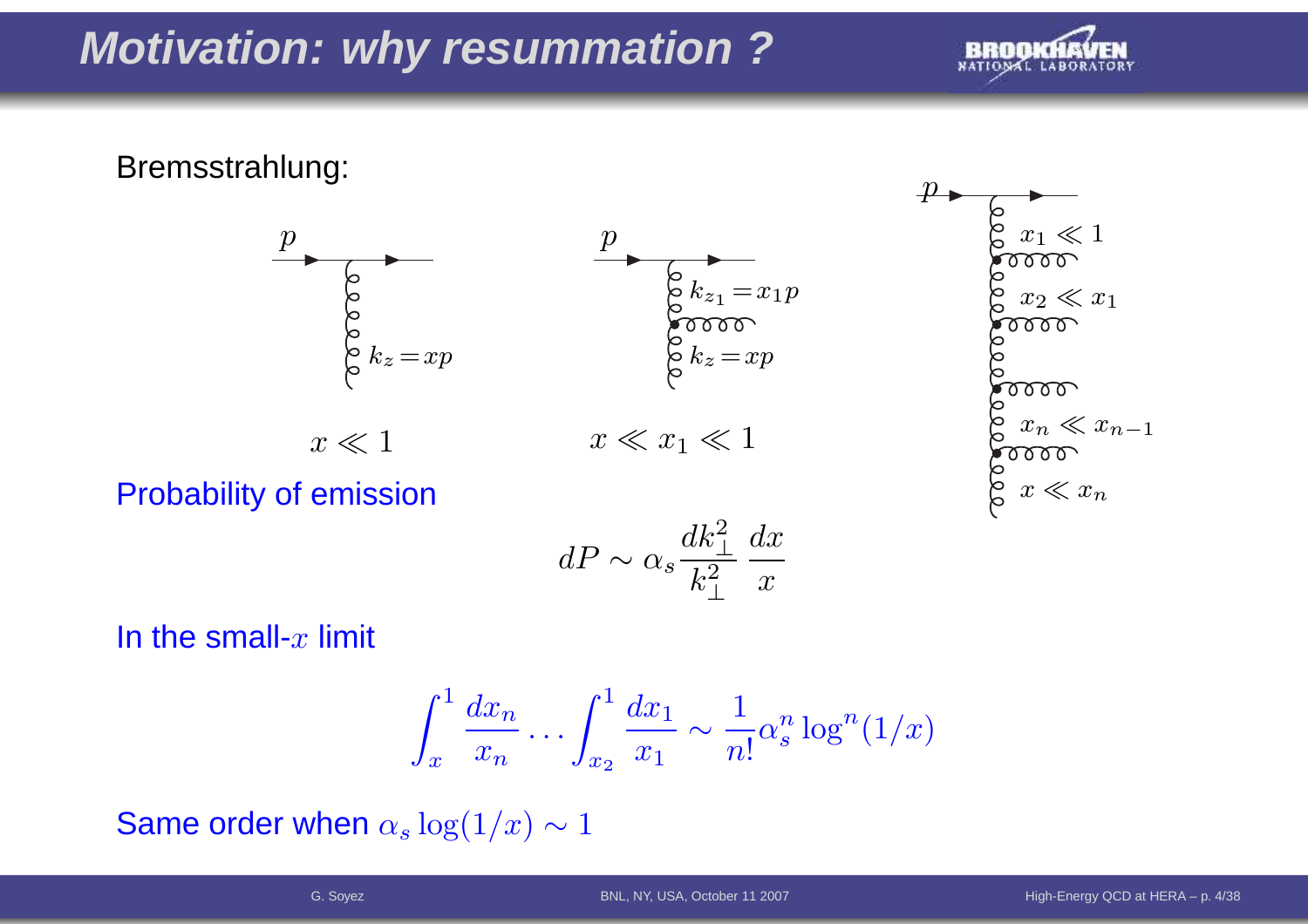

### **What are we dealing with?**

# **Perturbative evolution in high-energy QCD**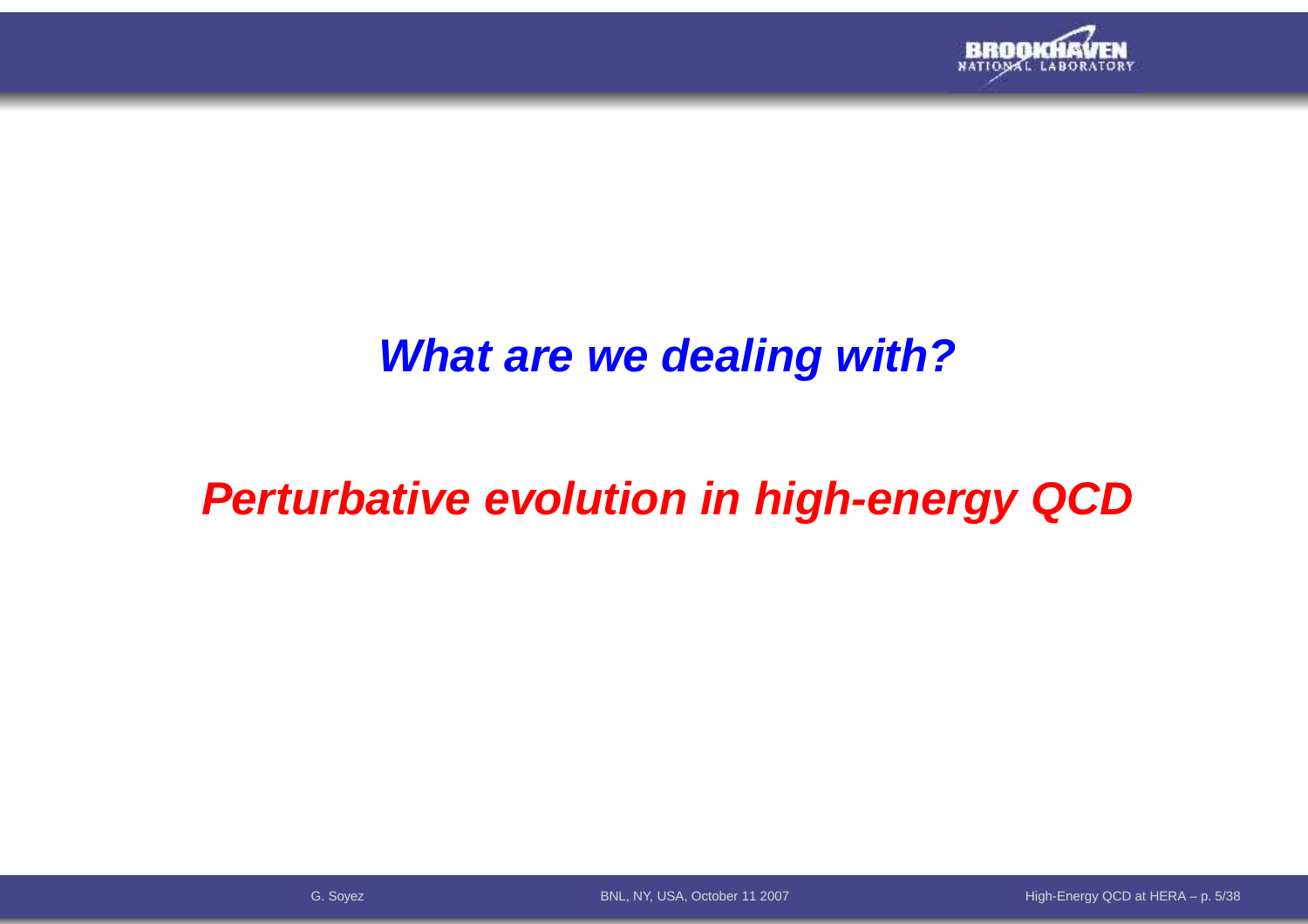# **Dipole picture**



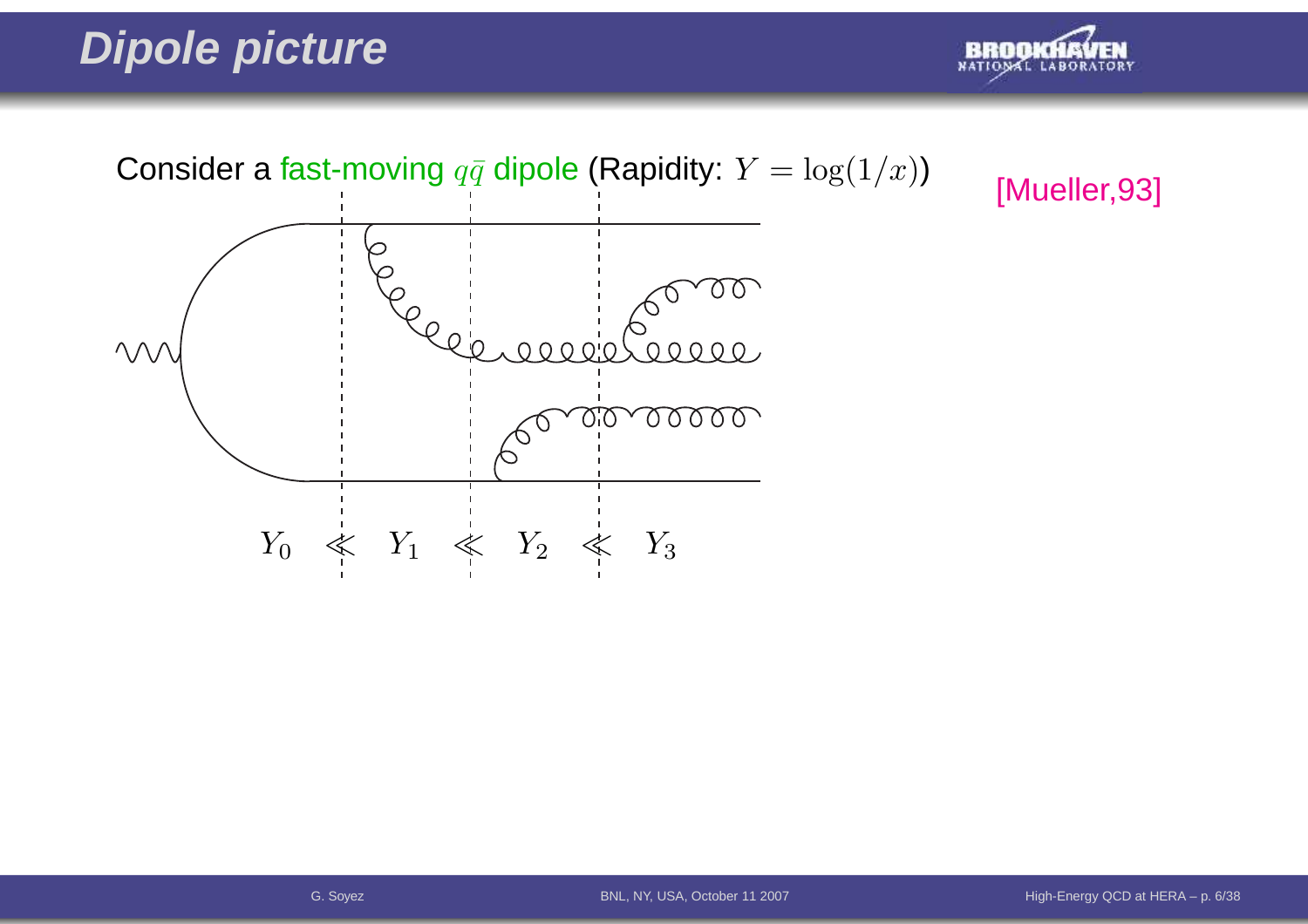# **Dipole picture**





- Probability  $\bar{\alpha}K$  of emission
- 2 degrees of freedom: rapidity  $Y$  (longitudinal) + 2D transverse coordinate

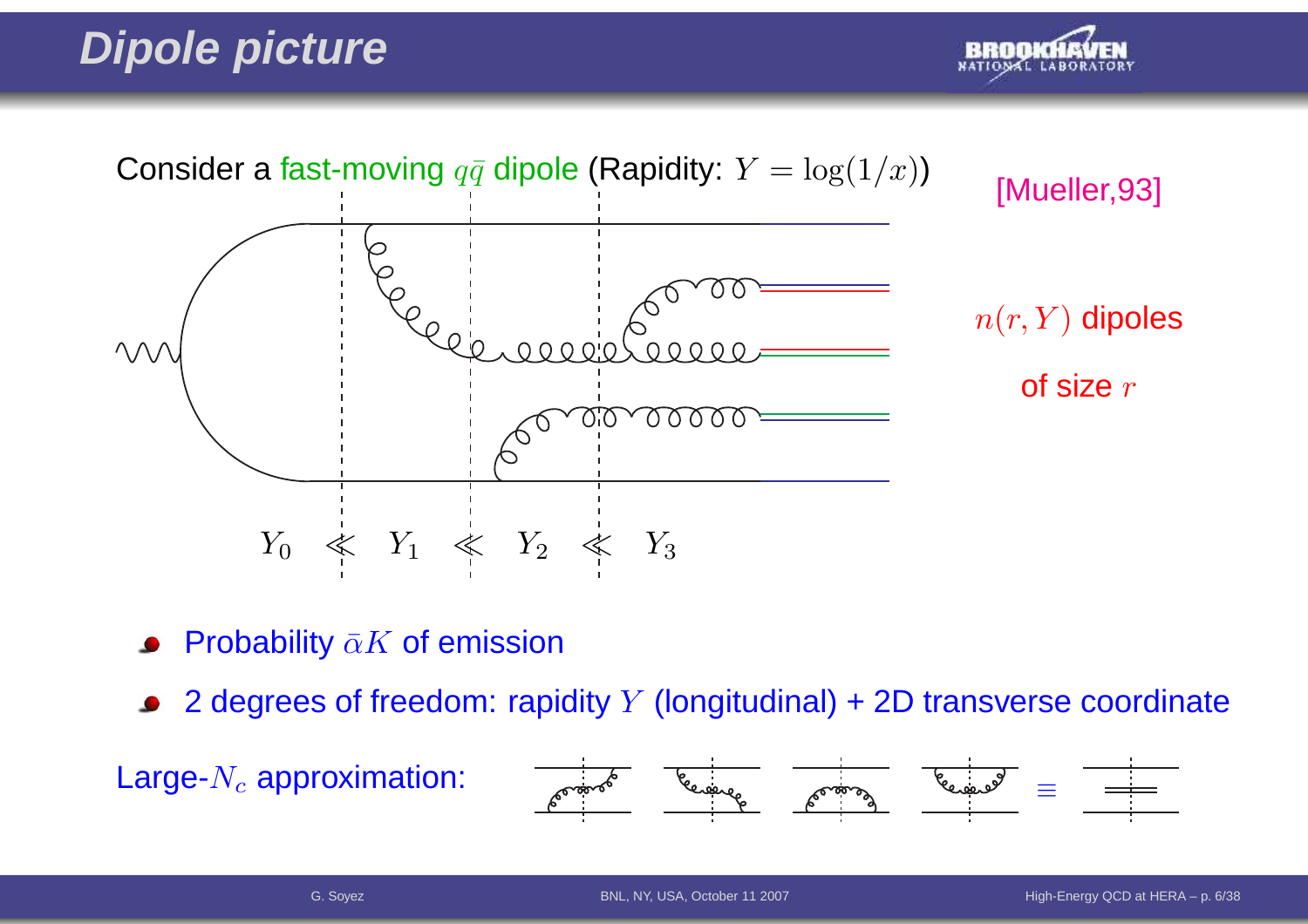# **BFKL evolution (1/2)**



Consider a small increase in rapidity  $\Rightarrow$  splitting



### [Balitsky,Fadin,Kuraev,Lipatov,78]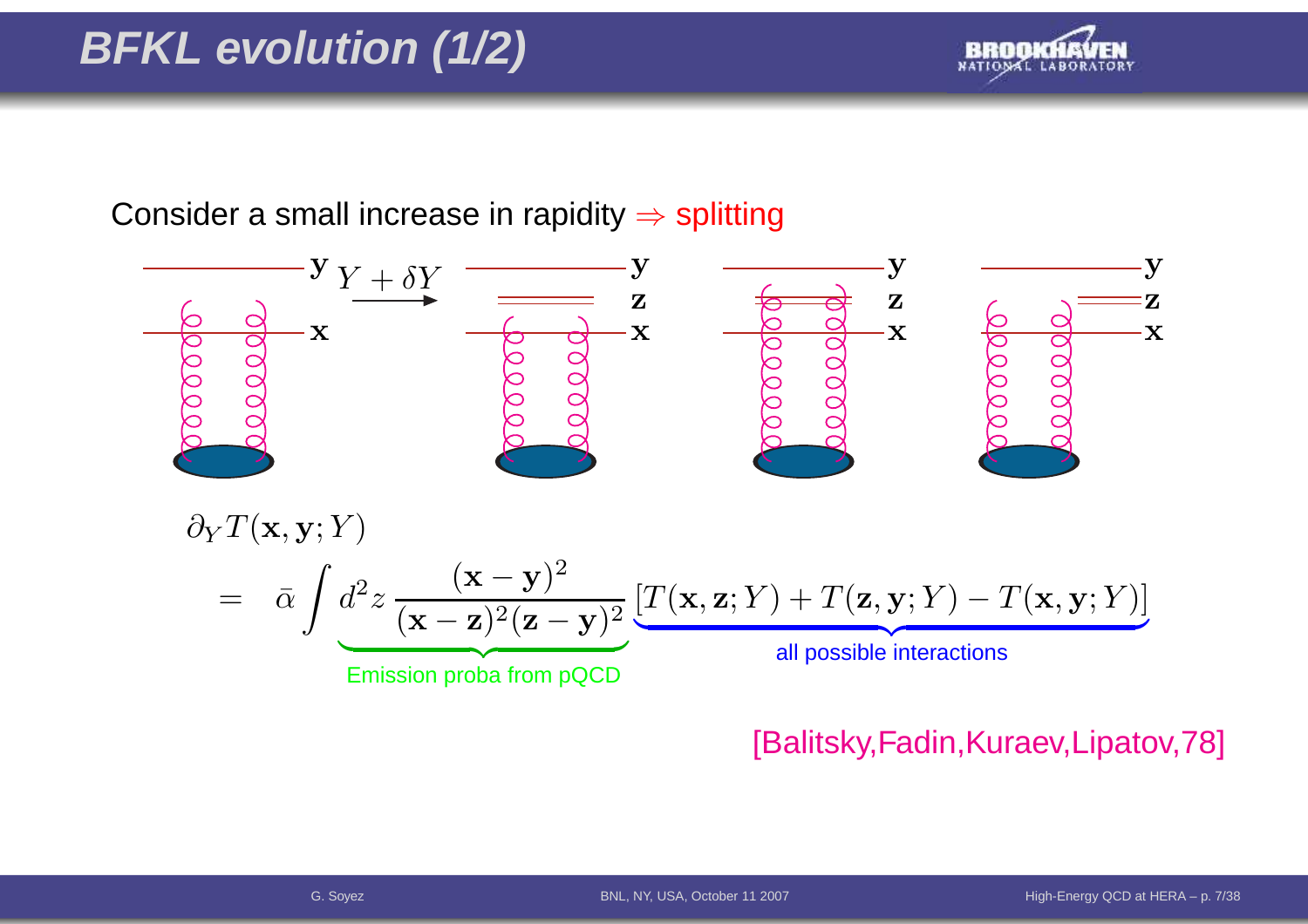

The solution goes like

 $T(Y) \sim e^{\omega Y} \sim x^{-\omega}$  with  $\omega = 4\bar{\alpha} \log(2) \approx 0.5$ 

- Fast growth of the amplitude
- Intercept value too large (NLO,  $E$  cons.)
- Violation of the Froissart unitarity:  $T(Y) \leq C \log^2$  $T(r, b) \leq 1$
- **•** problem of diffusion in the infrared

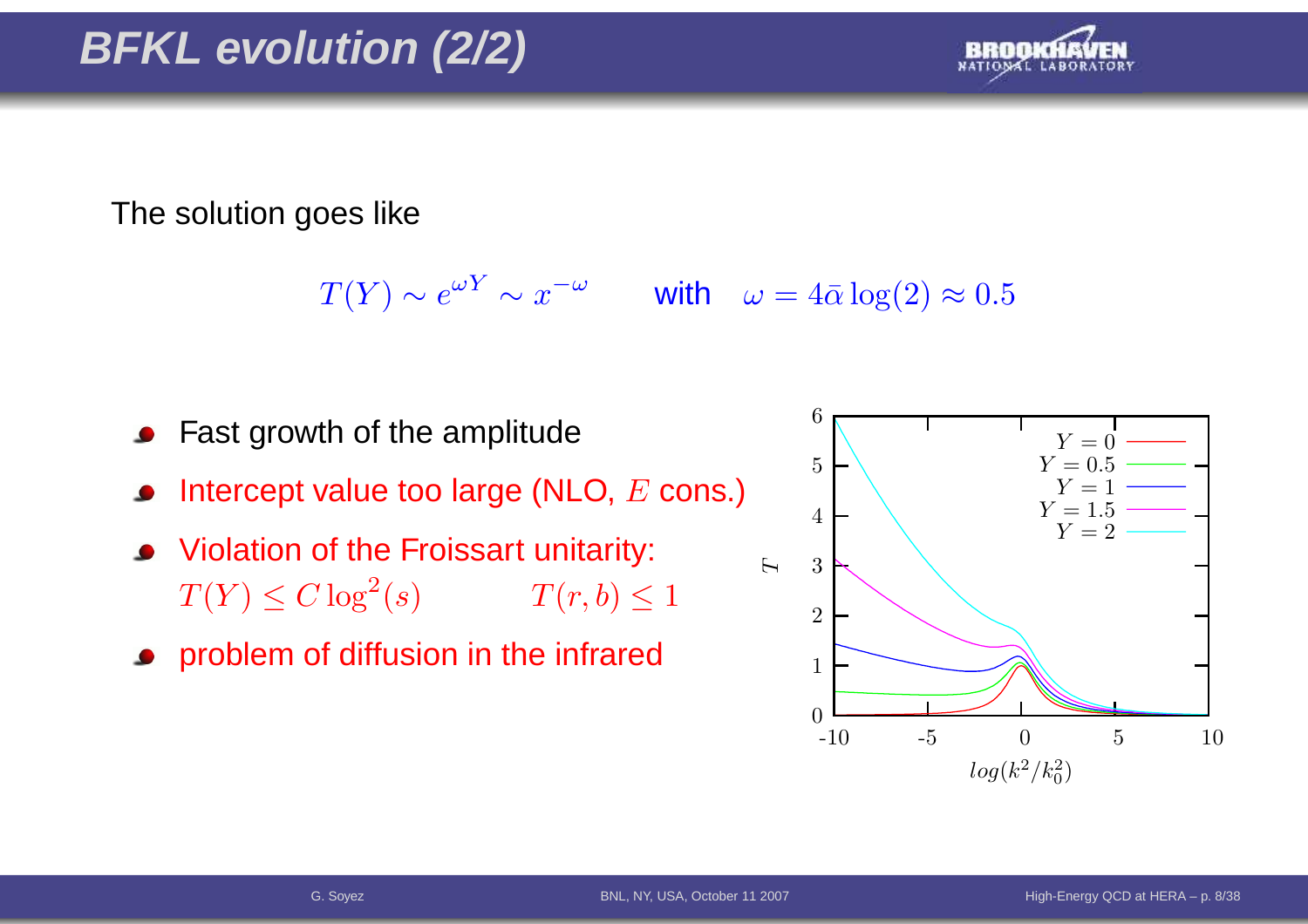# **Saturation effects**





### Multiple scattering

- $\star$  Proportional to  $T^2$
- $\star$  important when  $T\approx 1$

 $\langle \cdot \rangle$   $\equiv$  average over target field

$$
\partial_Y \langle T(\mathbf{x}, \mathbf{y}; Y) \rangle
$$
  
=  $\bar{\alpha} \int d^2 z \frac{(\mathbf{x} - \mathbf{y})^2}{(\mathbf{x} - \mathbf{z})^2 (\mathbf{z} - \mathbf{y})^2} \left[ \langle T(\mathbf{x}, \mathbf{z}; Y) \rangle + \langle T(\mathbf{z}, \mathbf{y}; Y) \rangle - \langle T(\mathbf{x}, \mathbf{y}; Y) \rangle \right]$   
-  $\langle T(\mathbf{x}, \mathbf{z}; Y) T(\mathbf{z}, \mathbf{y}; Y) \rangle$ 

**But** 

 $\partial_Y \langle T(\mathbf{x},\mathbf{y}; Y) \rangle$  contains a new object:  $\langle T(\mathbf{x},\mathbf{z}; Y) T(\mathbf{z},\mathbf{y}; Y) \rangle$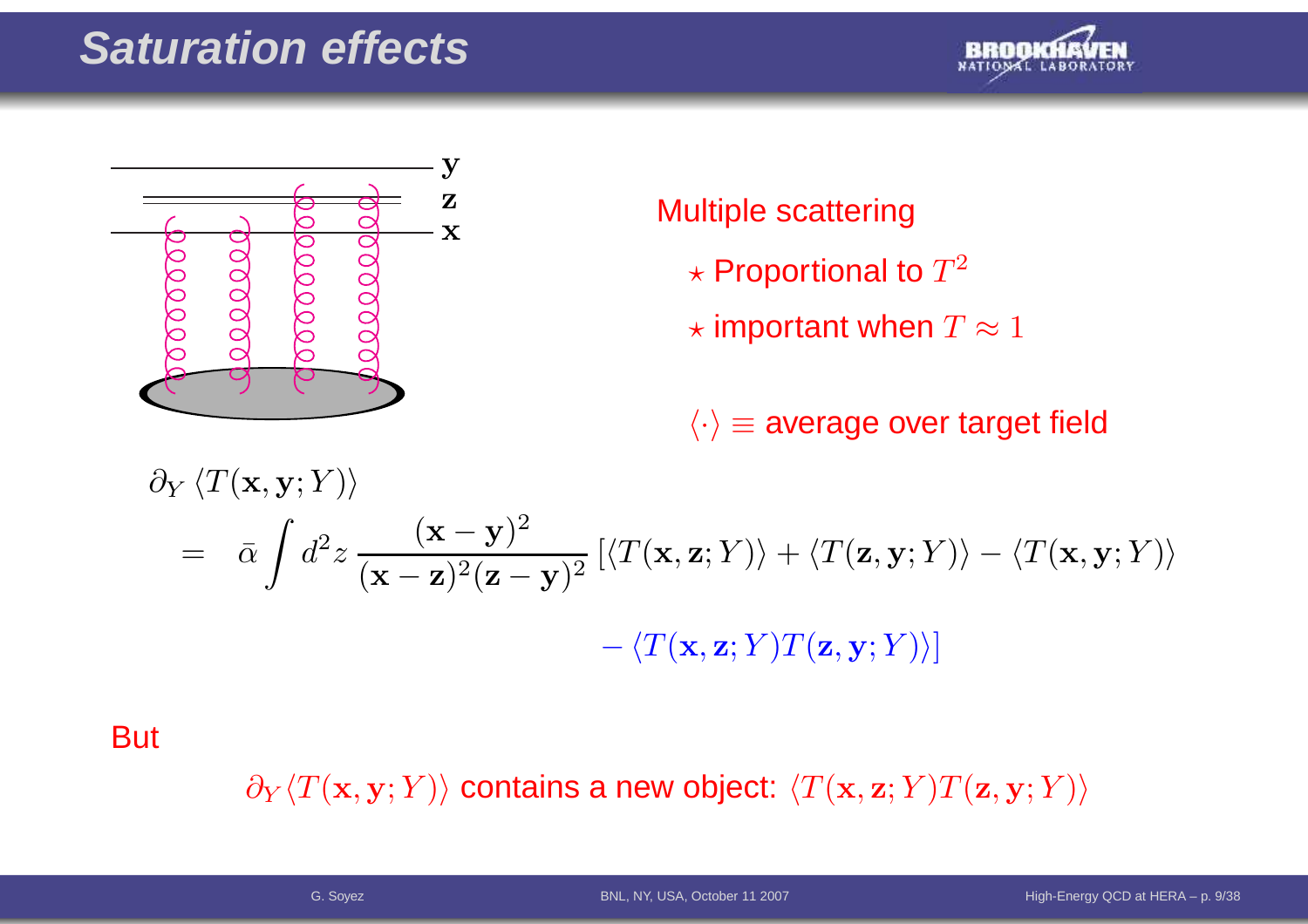# **Balitsky, Kovchegov and JIMWLK**



In general: complete hierarchy

[Balitsky, 96]



Beyond large- $N_c$ : the hierarchy involves quadrupoles, sextupoles, ...

Balitsky hierarchy  $\equiv$  JIMWKL eq. (Colour Glass Condensate formalism)

Mean field approx.:  $\langle T_{\bf xz}T_{\bf zy}\rangle=\langle T_{\bf xz}\rangle\langle T_{\bf zy}\rangle$ 

$$
\partial_Y \langle T_{\mathbf{x} \mathbf{y}} \rangle = \frac{\bar{\alpha}}{2\pi} \int d^2 z \, \frac{(\mathbf{x} - \mathbf{y})^2}{(\mathbf{x} - \mathbf{z})^2 (\mathbf{z} - \mathbf{y})^2} \left[ \langle T_{\mathbf{x} \mathbf{z}} \rangle + \langle T_{\mathbf{z} \mathbf{y}} \rangle - \langle T_{\mathbf{x} \mathbf{z}} \rangle \langle T_{\mathbf{z} \mathbf{y}} \rangle \right]
$$

[Balitsky 96,Kovchegov 99]

Simplest perturbative evolution equation satisfying unitarity constraint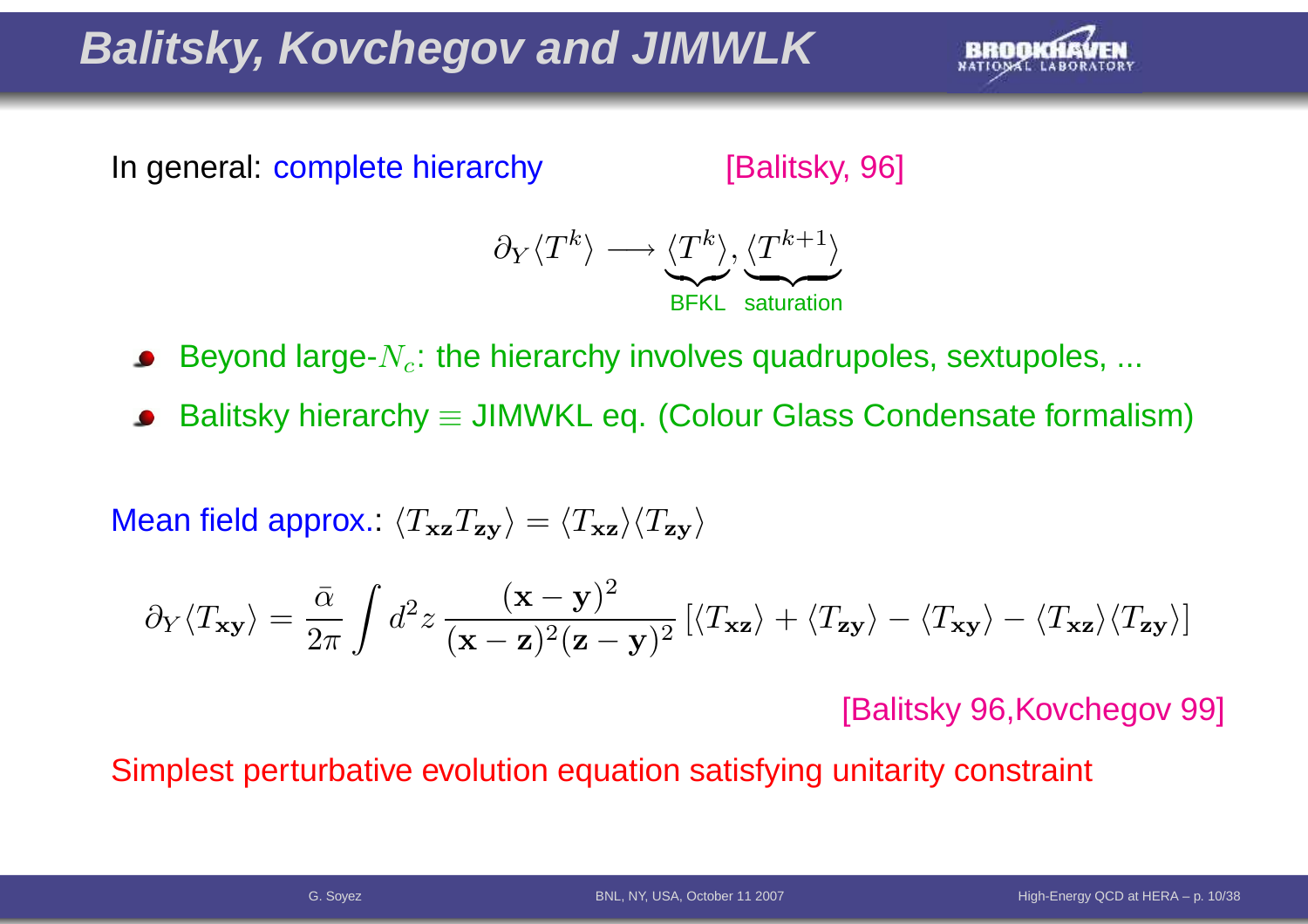

### **What are the solutions to the BK equation?**

# **What are the consequences of saturation?**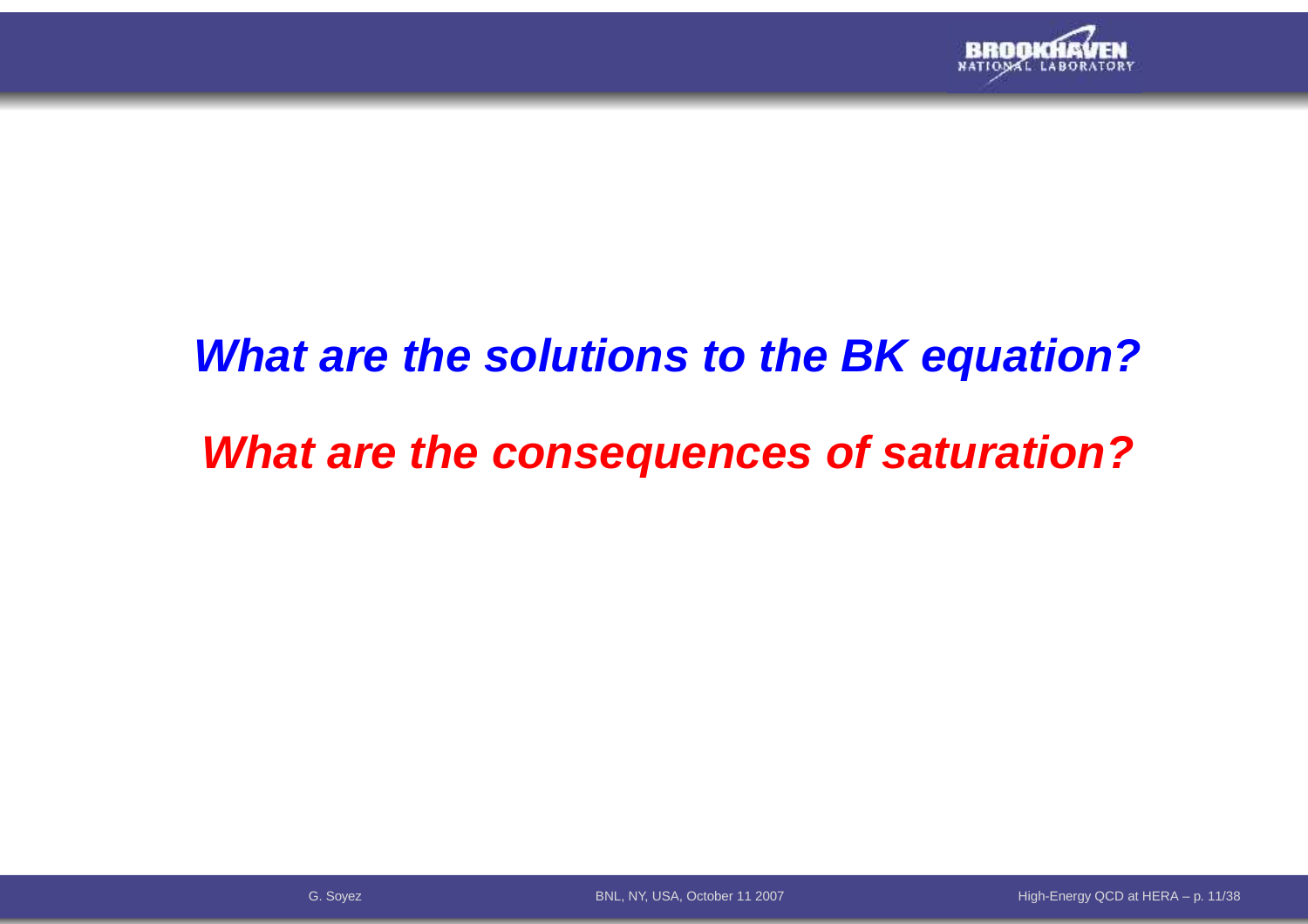

### Case 1: BK equation with no impact parameter dependence

$$
T_{\mathbf{xy}} \to T\left(\mathbf{r} = \mathbf{x} - \mathbf{y}, \mathbf{b} = \frac{\mathbf{x} + \mathbf{y}}{2}\right) \to T(r)
$$

Introduce  $\rho = \log(r_0^2/r^2)$  (or  $\rho = \log(k_\perp^2/k_0^2)$  in momentum space)

Note:

- all arguments work for  $T(r)$  or its Fourier transform  $\tilde T(k)$  $\bullet$
- for  $\tilde{T}$ , the non-linear term in the BK equation is simply  $-\tilde{T}^{2}(k)$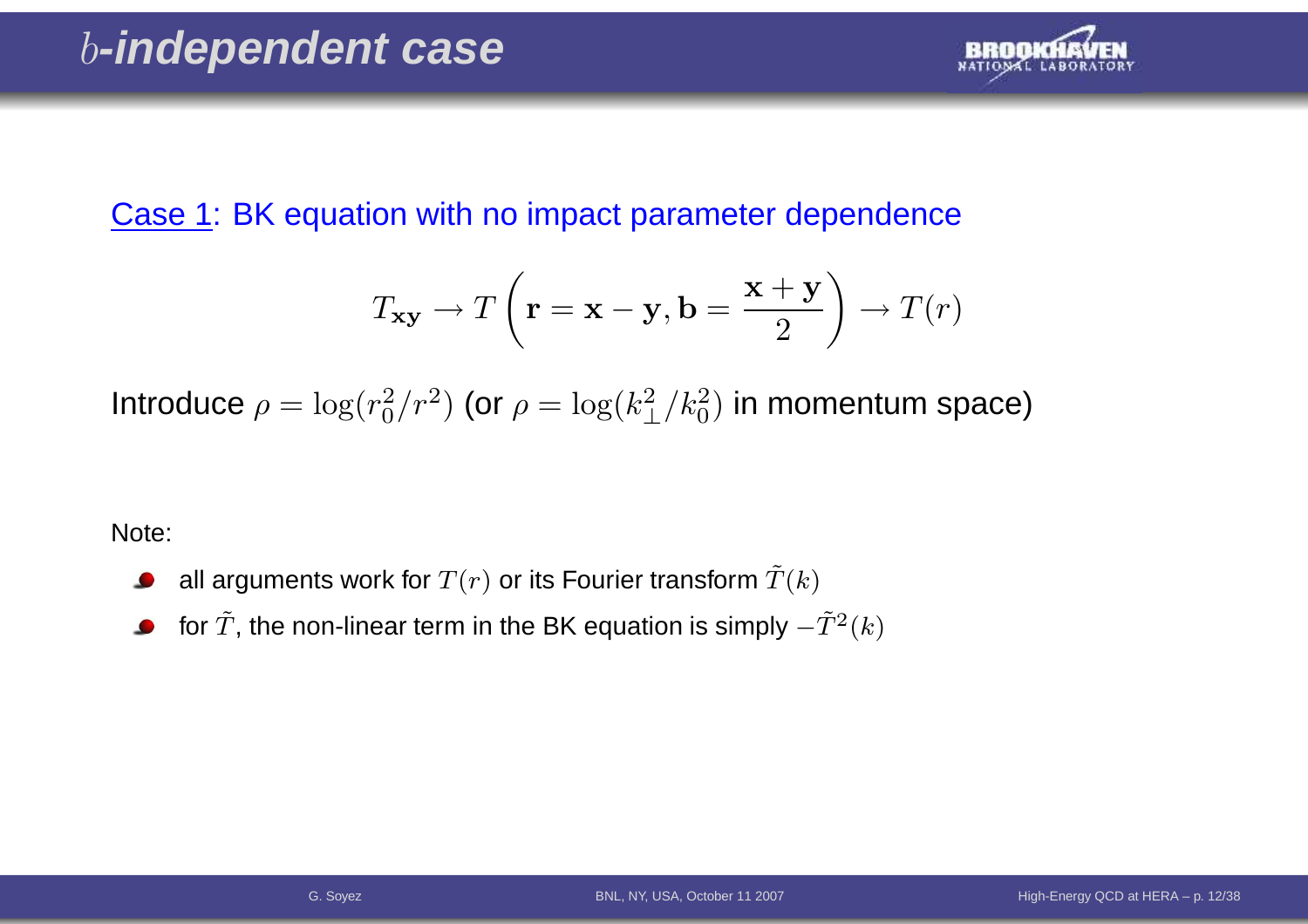

$$
\text{BK equation: } \partial_Y T = \underbrace{\chi(-\partial_\rho) T}_{\text{BFKL}} - T^2
$$

When  $T\ll 1$  BFKL works:  $\partial_{Y}T=\chi($  Solution known:  $\partial_\rho)T$ 

$$
T(k) = \int \frac{d\gamma}{2i\pi} T_0(\gamma) \exp\left[\chi(\gamma)\bar{\alpha}Y - \gamma\rho\right]
$$
  
= 
$$
\int \frac{d\gamma}{2i\pi} T_0(\gamma) \exp\left[-\gamma\left(\rho - \frac{\chi(\gamma)}{\gamma}\bar{\alpha}Y\right)\right]
$$

 $\Rightarrow$  Wave of ( $\rho$ -)slope  $\gamma$  travels at speed  $v=\chi(\gamma)/\gamma$ 

[S.Munier,R.Peschanski,03]

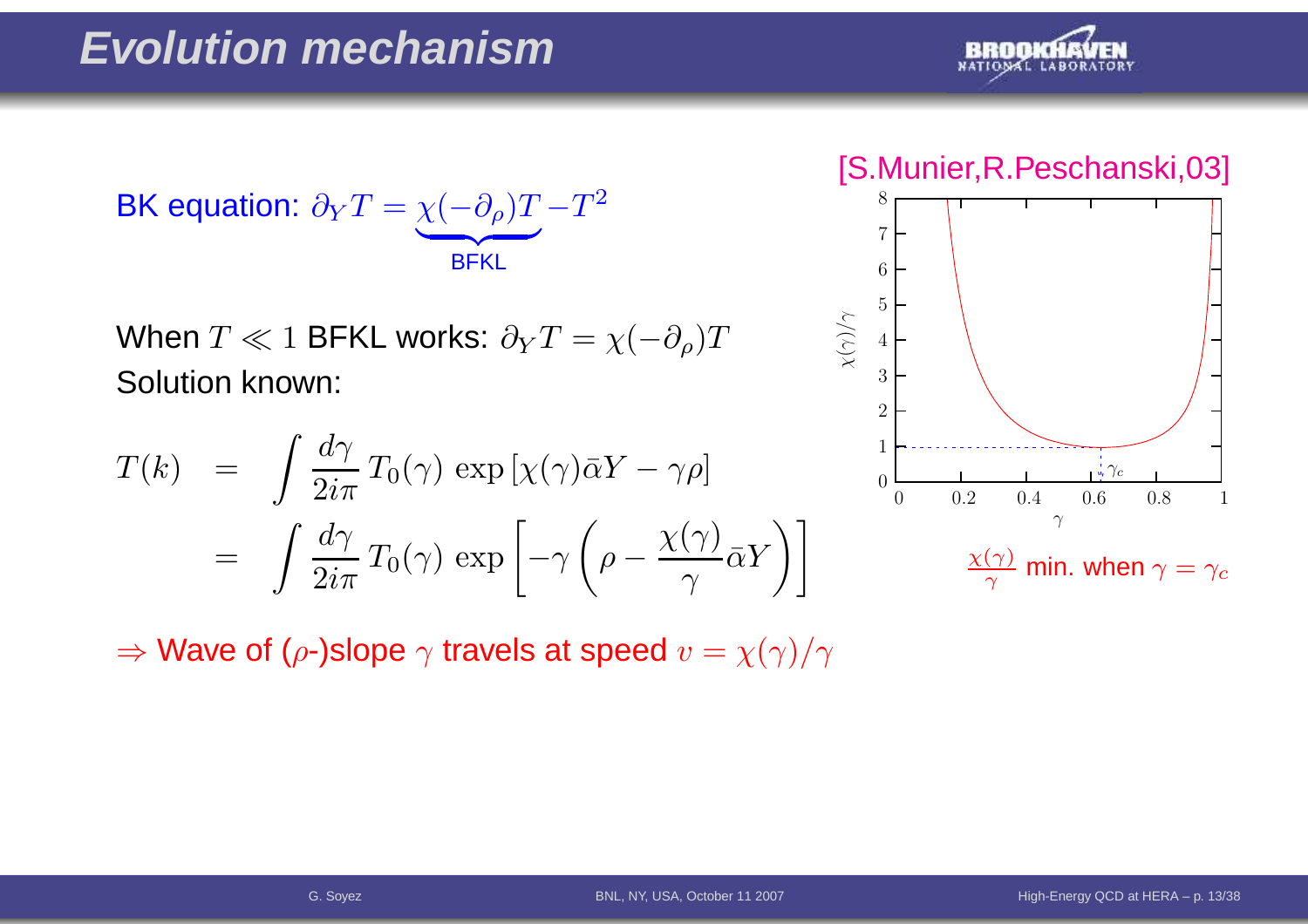



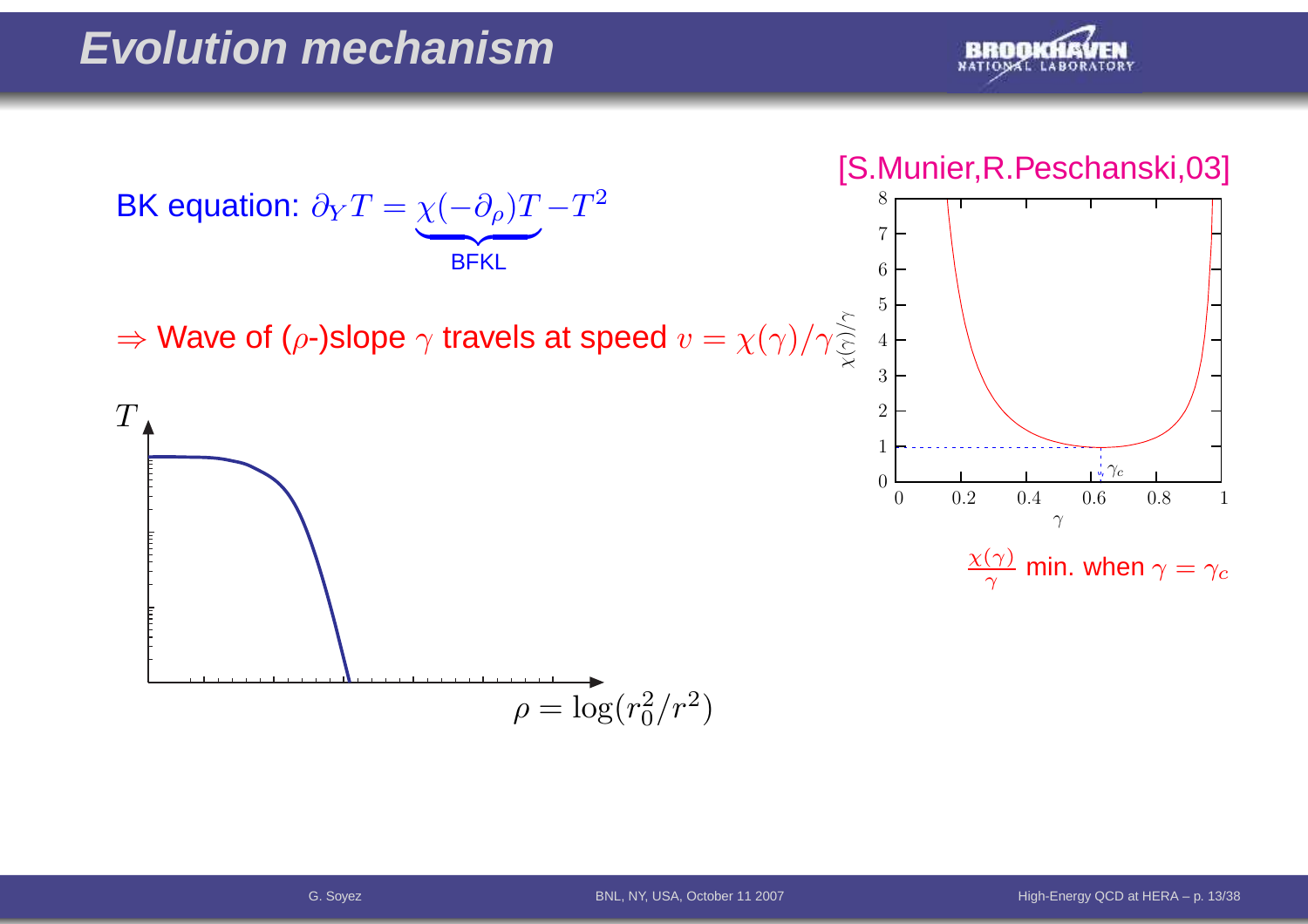



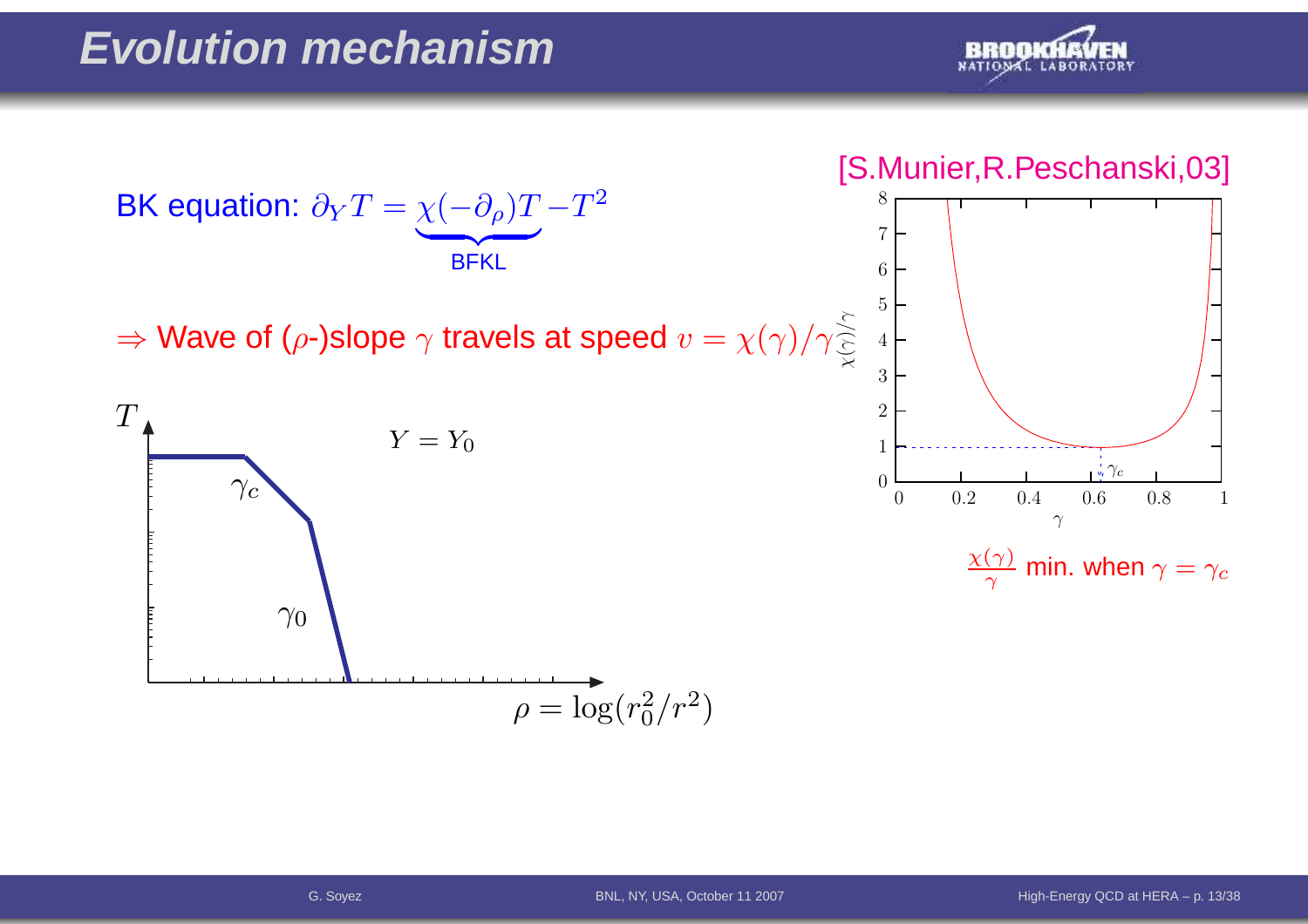

### [S.Munier,R.Peschanski,03]



 $\frac{\chi(\gamma)}{\gamma}$  min. when  $\gamma=\gamma_c$ 

The minimal speed isselected during evoution



 $\Rightarrow$  Wave of ( $\rho$ -)slope  $\gamma$  travels at speed  $v=\chi(\gamma)/\gamma$ 

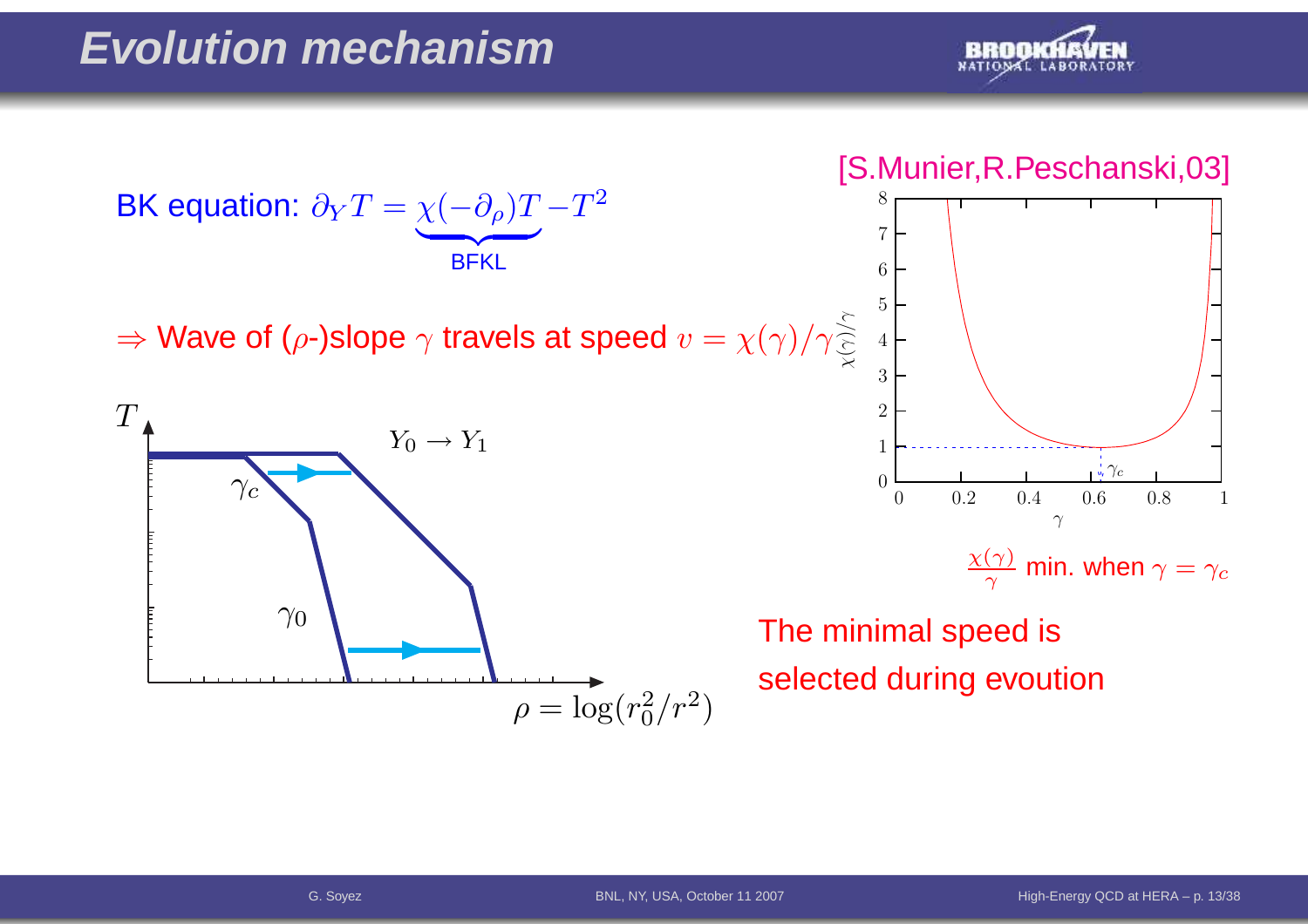

This is:

$$
T \propto \exp\left[-\gamma_c\left(\rho - v_c \bar{\alpha} Y\right)\right]
$$

Consequence: geometric scaling ( $Q_s\equiv$  saturation scale  $\equiv$  front position)

$$
T(r, Y) = T[rQ_s(Y)] \text{ with } Q_s^2(Y) = v_c \bar{\alpha}Y
$$
  

$$
rQ_s \ll 1 \underbrace{[r^2Q_s^2(Y)]^{\gamma_c}}_{\text{slope } \gamma_c} \underbrace{\exp\left[\frac{\log^2(r^2Q_s^2)}{2\chi''(\gamma_c)\bar{\alpha}Y}\right]}_{\text{scaling window}}
$$
  

$$
|\log(r^2Q_s^2)| \lesssim \sqrt{\chi''(\gamma_c)\bar{\alpha}Y}
$$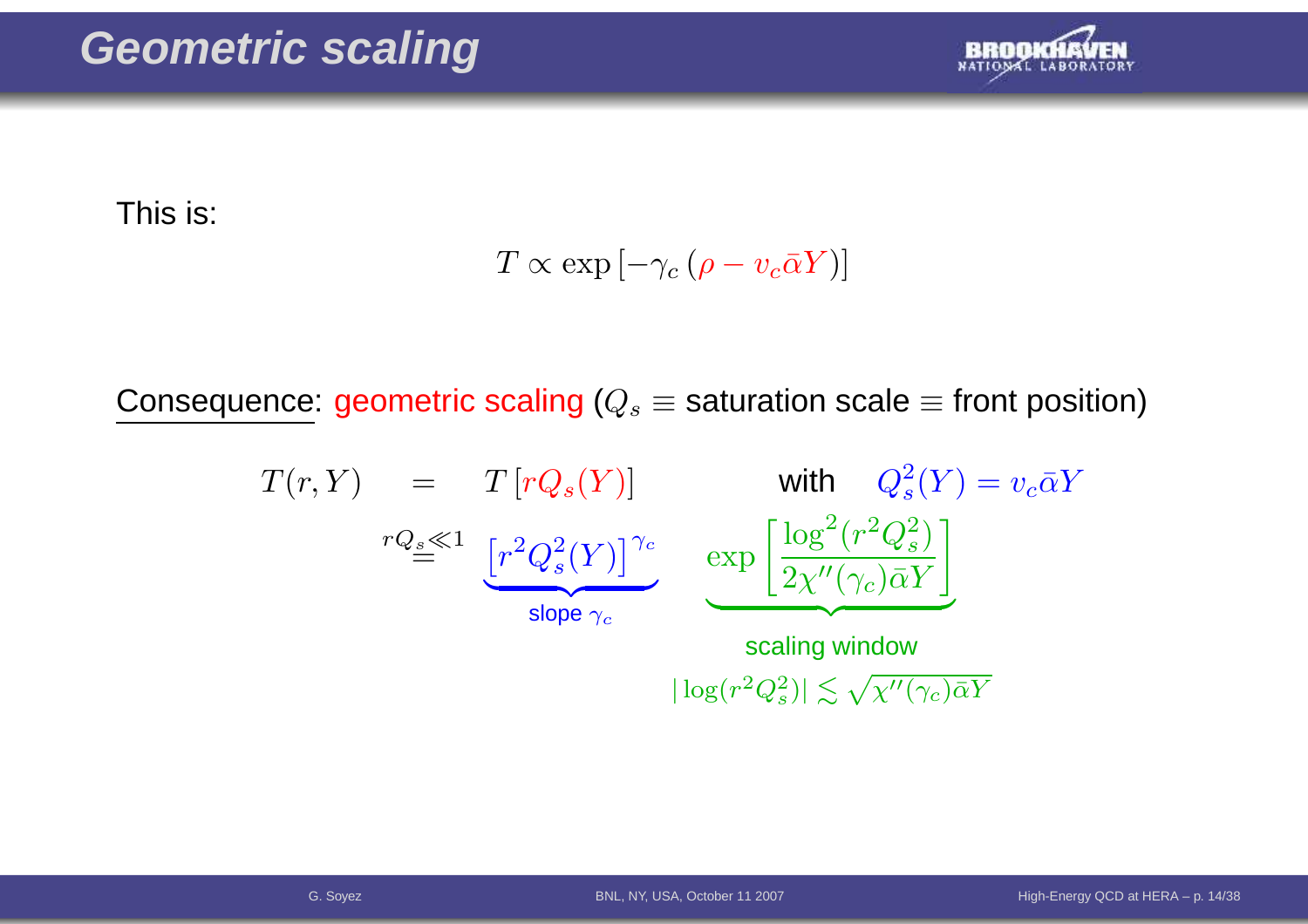

Consequence: geometric scaling ( $Q_s\equiv$  saturation scale  $\equiv$  front position)



- Generic arguments: exponential rise + saturation  $\Rightarrow$  select  $\gamma_c$
- Parameters fixed by linear kernel only
- Saturation effects even though  $T \ll 1$
- Came initially from <sup>a</sup> analogy between BK and F-KPP in stat. phys.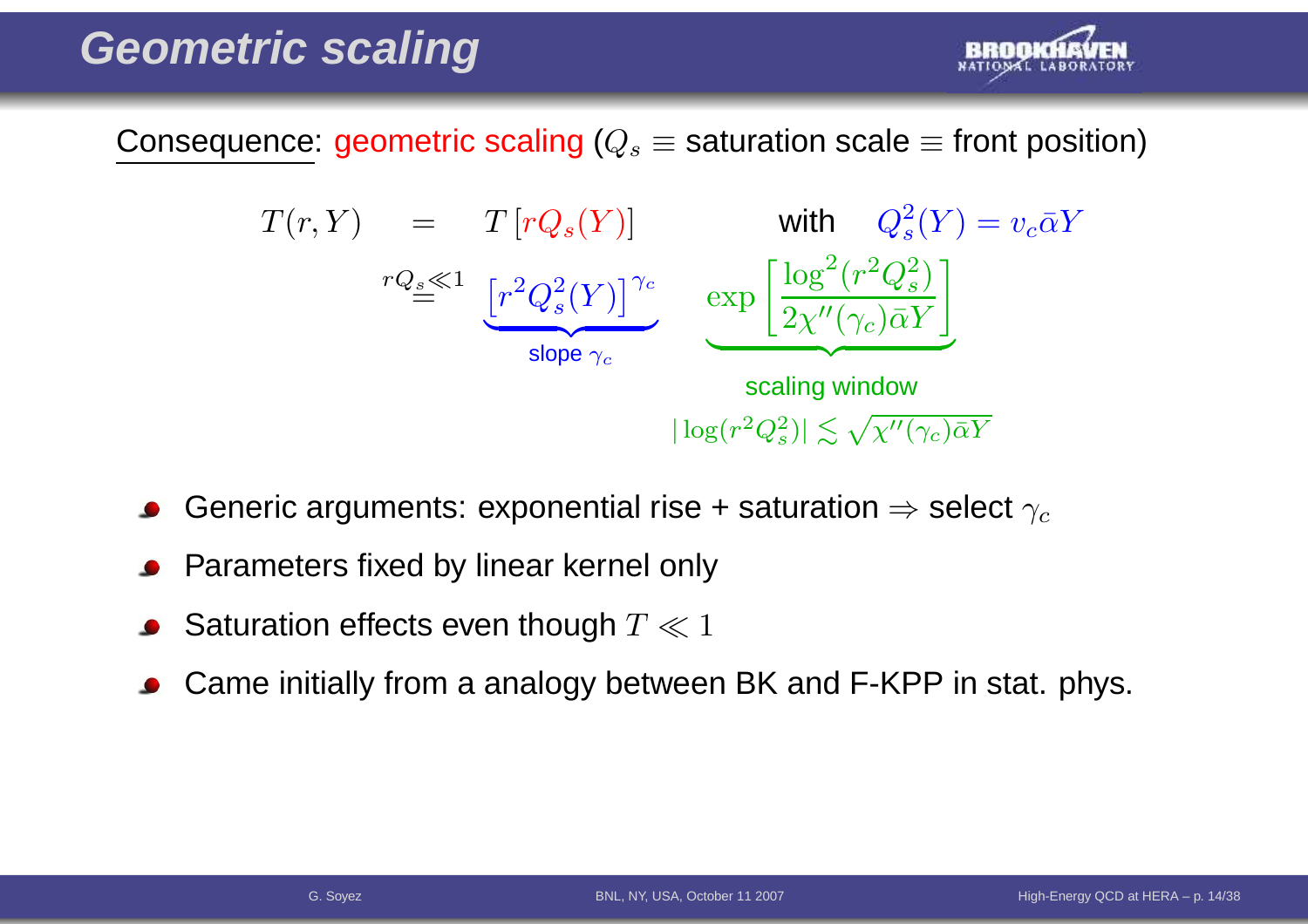

Consequence: geometric scaling ( $Q_s\equiv$  saturation scale  $\equiv$  front position)

$$
T(r, Y) = T[rQ_s(Y)] \text{ with } Q_s^2(Y) = v_c \bar{\alpha}Y
$$
  
\n
$$
rQ_s \ll 1 \underbrace{[r^2Q_s^2(Y)]^{\gamma_c}}_{\text{slope } \gamma_c} \underbrace{\exp\left[\frac{\log^2(r^2Q_s^2)}{2\chi''(\gamma_c)\bar{\alpha}Y}\right]}_{\text{scaling window}}
$$
  
\n
$$
|\log(r^2Q_s^2)| \lesssim \sqrt{\chi''(\gamma_c)\bar{\alpha}Y}
$$

Interpretation: invariance along the saturation line

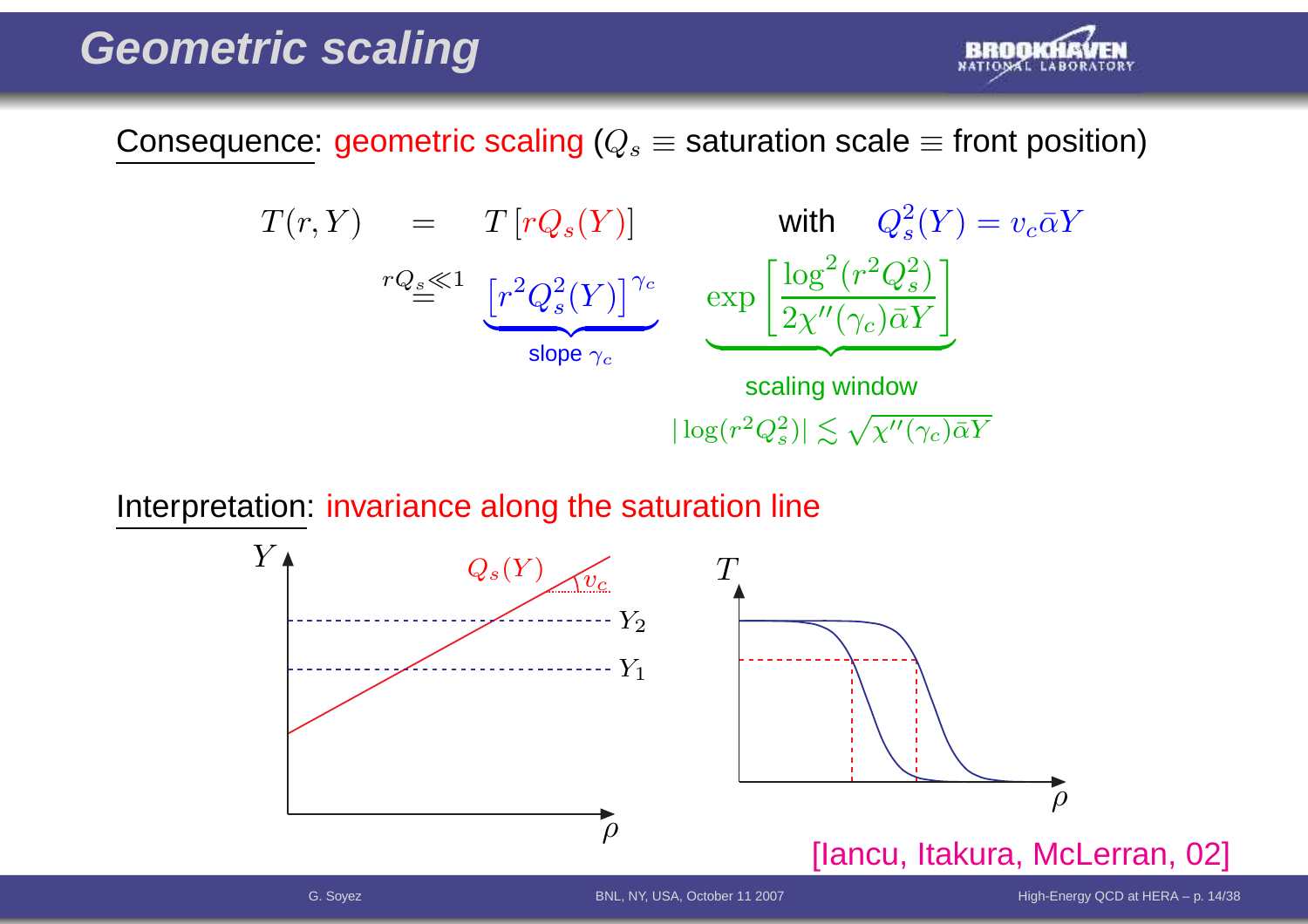

### Numerical simulations:

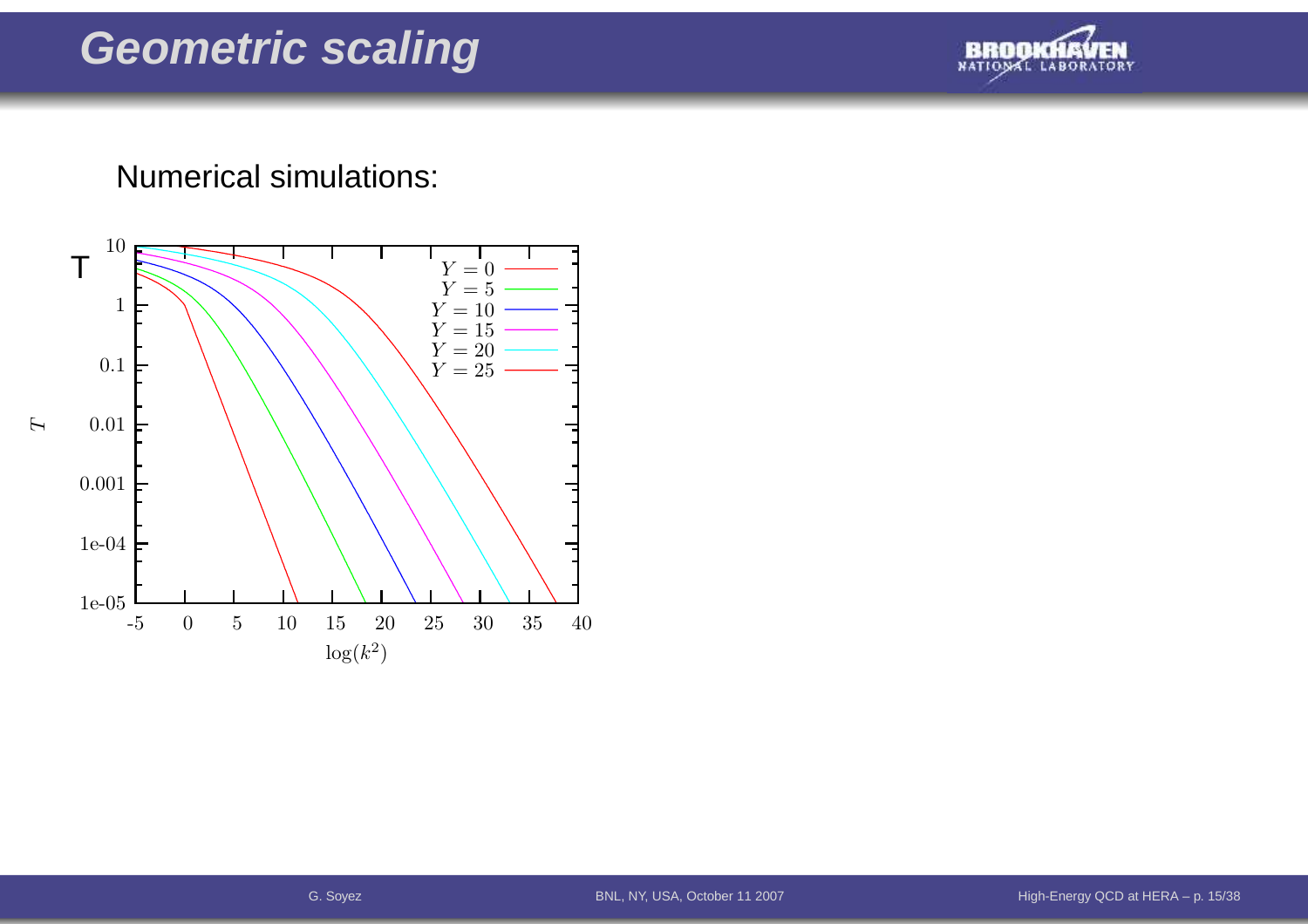

### Numerical simulations:



 $T(k, Y) = T\left(\frac{k^2}{Q_s^2(Y)}\right) \approx \left(\frac{k^2}{Q_s^2(Y)}\right)^{-\gamma_c} \qquad \qquad Q_s^2(Y) \propto \exp(v_c Y)$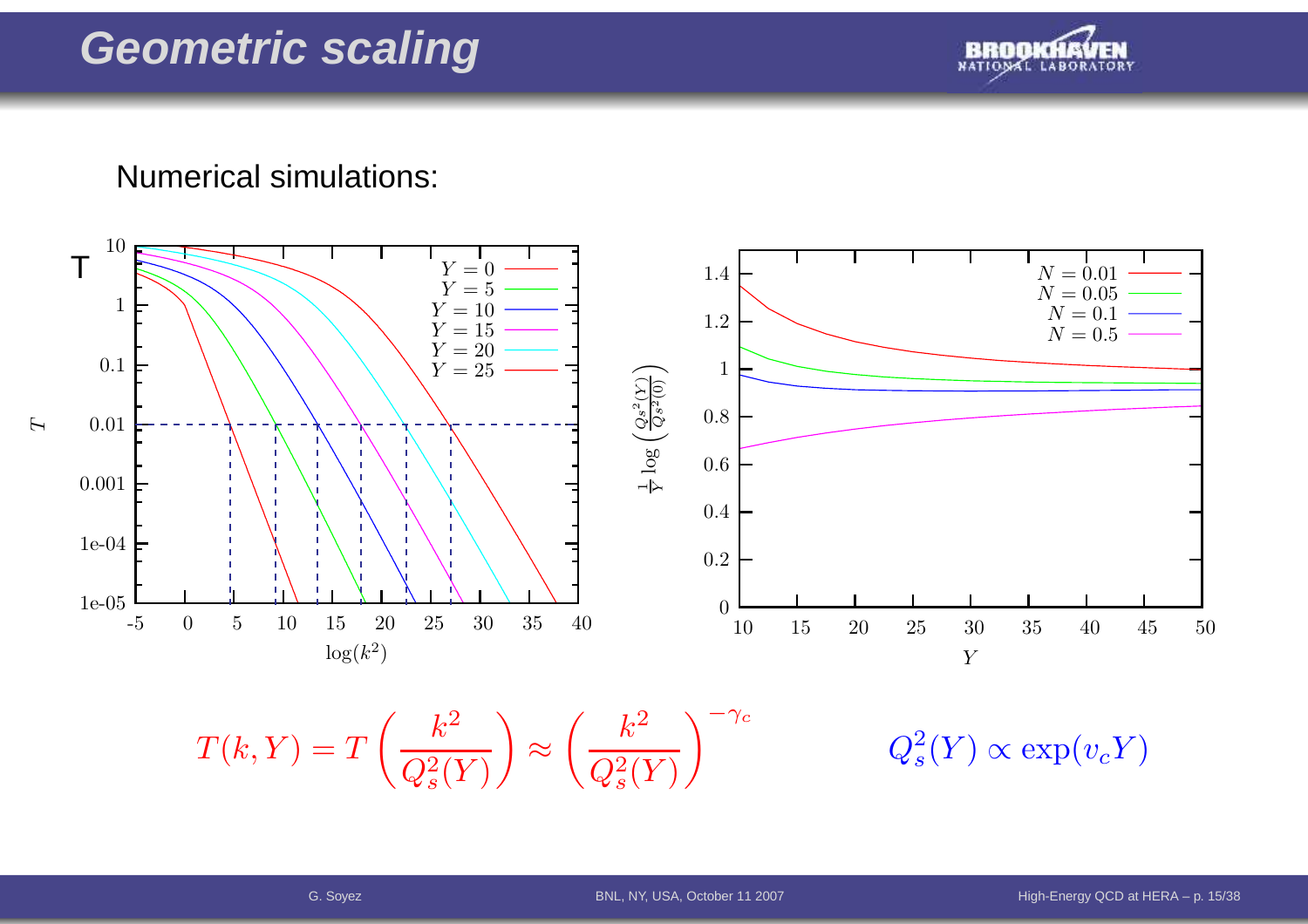

### Case 2: including impact parameter

Go to momentum space: use momentum transfer  ${\bf q}$ 

$$
\tilde{T}(\mathbf{k},\mathbf{q}) = \int d^2x \, d^2y \, e^{i\mathbf{k}.\mathbf{x}} e^{i(\mathbf{q}-\mathbf{k}).\mathbf{y}} \frac{T(\mathbf{x},\mathbf{y})}{(\mathbf{x}-\mathbf{y})^2}
$$

new form of the BK equation

$$
\partial_Y \tilde{T}(\mathbf{k}, \mathbf{q}) = \frac{\bar{\alpha}}{\pi} \int \frac{d^2 k'}{(k - k')^2} \left\{ \tilde{T}(\mathbf{k}', \mathbf{q}) - \frac{1}{4} \left[ \frac{k^2}{k'^2} + \frac{(q - k)^2}{(q - k')^2} \right] \tilde{T}(\mathbf{k}, \mathbf{q}) \right\} - \frac{\bar{\alpha}}{2\pi} \int d^2 k' \tilde{T}(\mathbf{k}, \mathbf{k}') \tilde{T}(\mathbf{k} - \mathbf{k}', \mathbf{q} - \mathbf{k}')
$$

[C.Marquet, R.Peschanski, G.S., 05]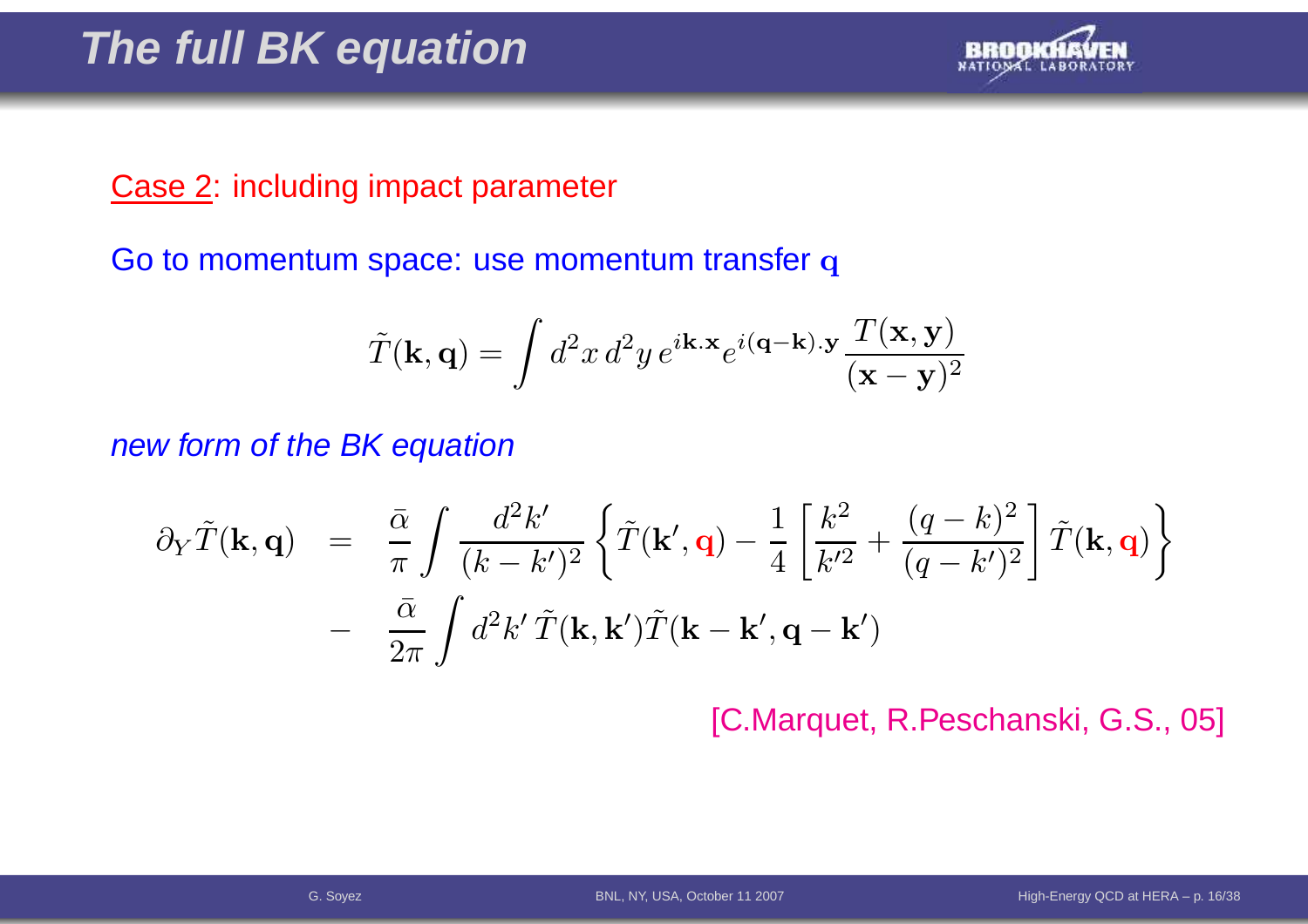

- 1. Study BFKL with both  ${\bf k}$  and  ${\bf q}$  dependences
- 2. Look for power decreases in the tail ( $k \gg q, k_0, \, k_0 \equiv$  target scale)

2 possible situations:

- $q\gg k_0$   $\Rightarrow$  tail given by  $e^{\bar{\alpha}\chi(\gamma)Y}(k^2/q^2)$  $^{2})^{-}$  $\gamma$
- $q \ll k_0 \Rightarrow$  tail given by  $e^{\bar{\alpha}\chi(\gamma)Y}(k^2/k_0^2)$  $\binom{2}{0}$ −γ

 $\Rightarrow$  same selection mechanism with different reference scale:

$$
T(k,q;Y) \propto \left[\frac{k^2}{Q_s^2(q,Y)}\right]^{-\gamma_c}
$$
 with  $Q_s^2(q,Y) = \begin{cases} k_0^2 e^{v_c Y} & \text{if } q \ll k_0 \\ q^2 e^{v_c Y} & \text{if } q \gg k_0 \end{cases}$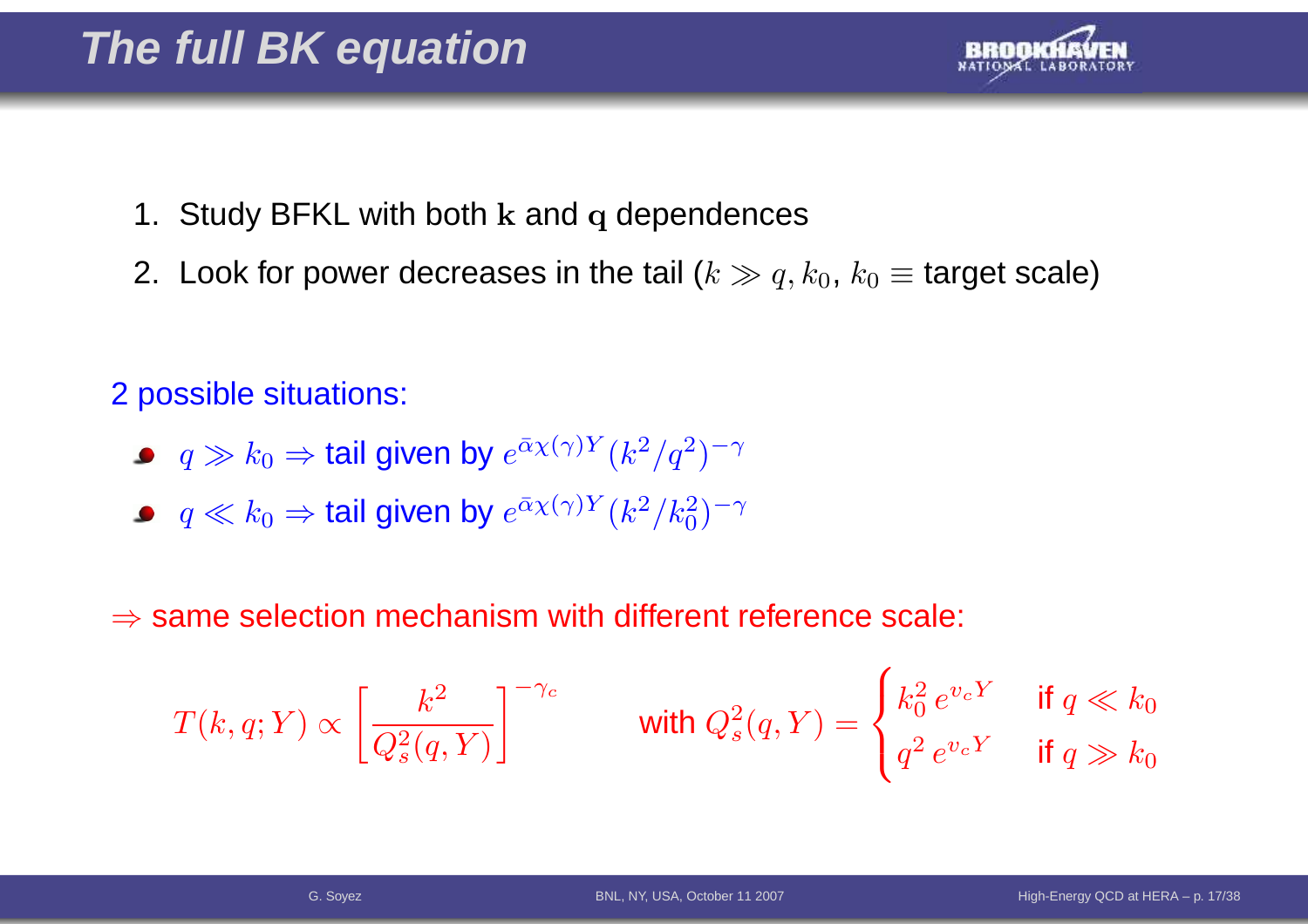## **Numerical simulations**





One can prove <mark>analytically</mark> that:

- traveling wave at large  $k$ : BFKL  $\Rightarrow$  same  $\gamma_c$ ,  $v_c$
- $q$  dependence:  $Q_s^2$  $s^2(q,Y) = \textsf{min}(k_0^2)$  $_0^2, q^2) \exp(v_c Y)$

### **Predicts geometric scaling for**t**-dependent processes**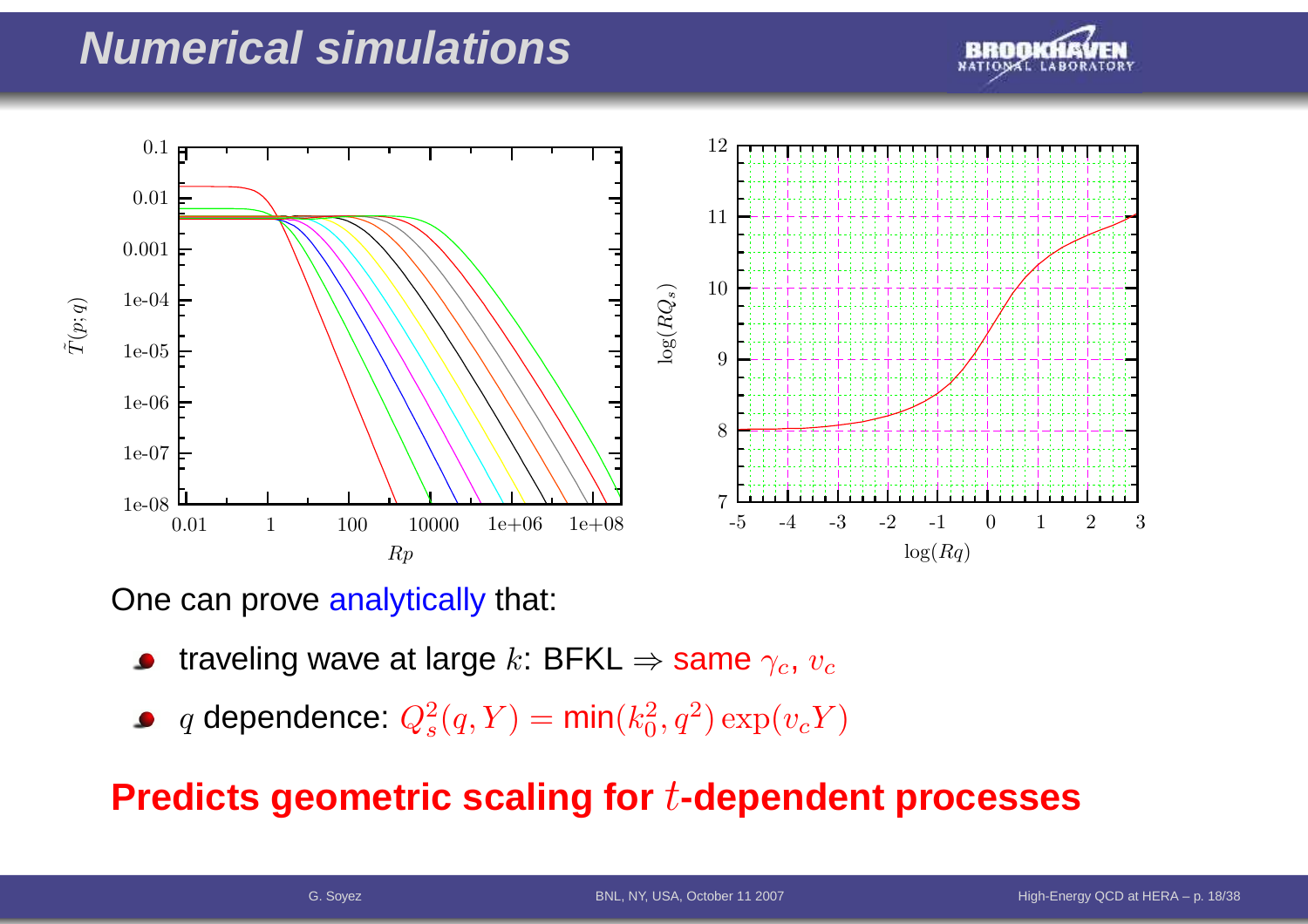

# **Phenomenology**

# **1. Geometric scaling in**  $F_2$

### **1.1. direct observation**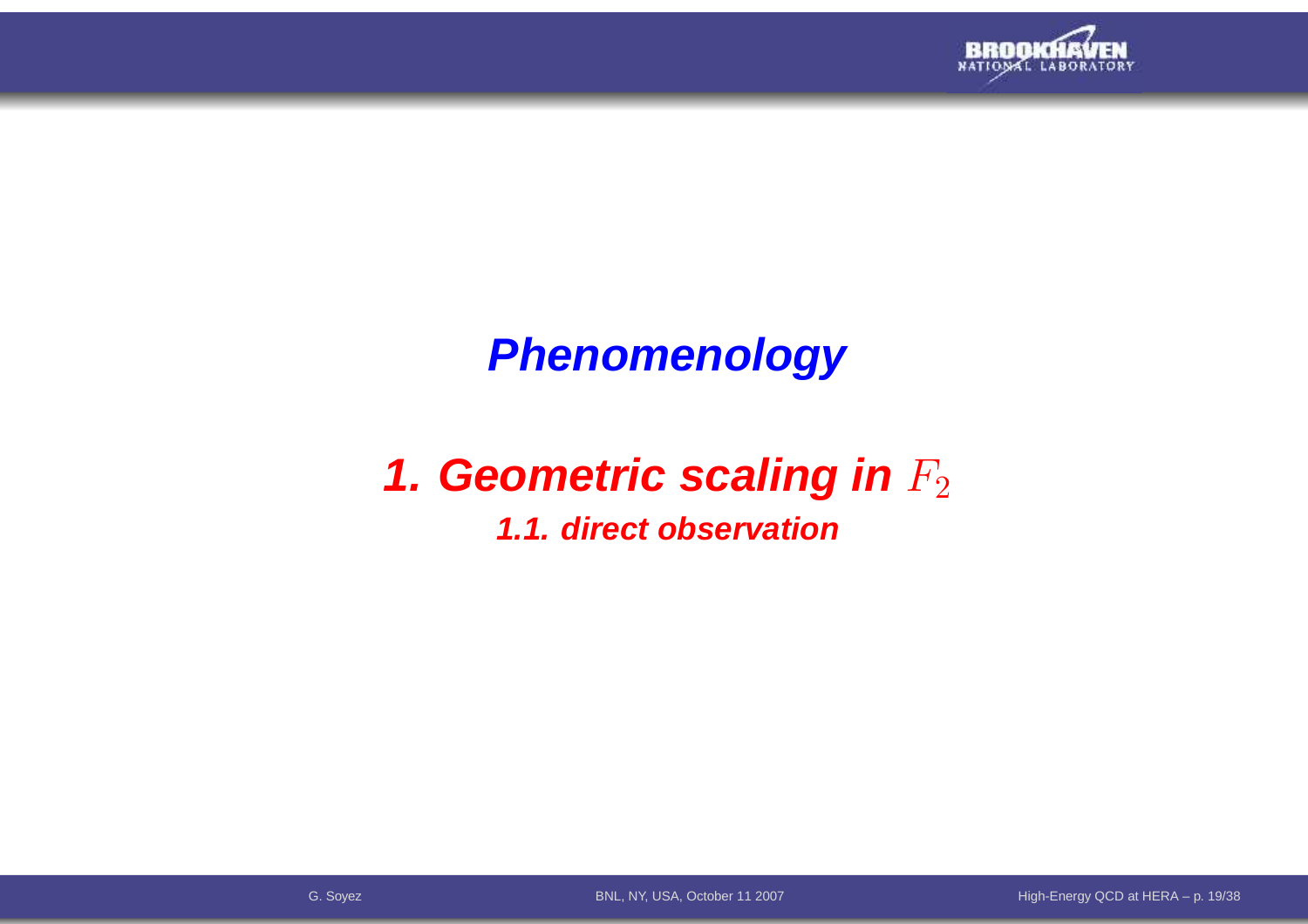### **Observation:**:  $ep$







$$
\sigma^{\gamma^* p}(Q^2, x) = \sigma(\tau)
$$

$$
\tau = \tau(Q^2, x) = Q^2/Q_s^2(x)
$$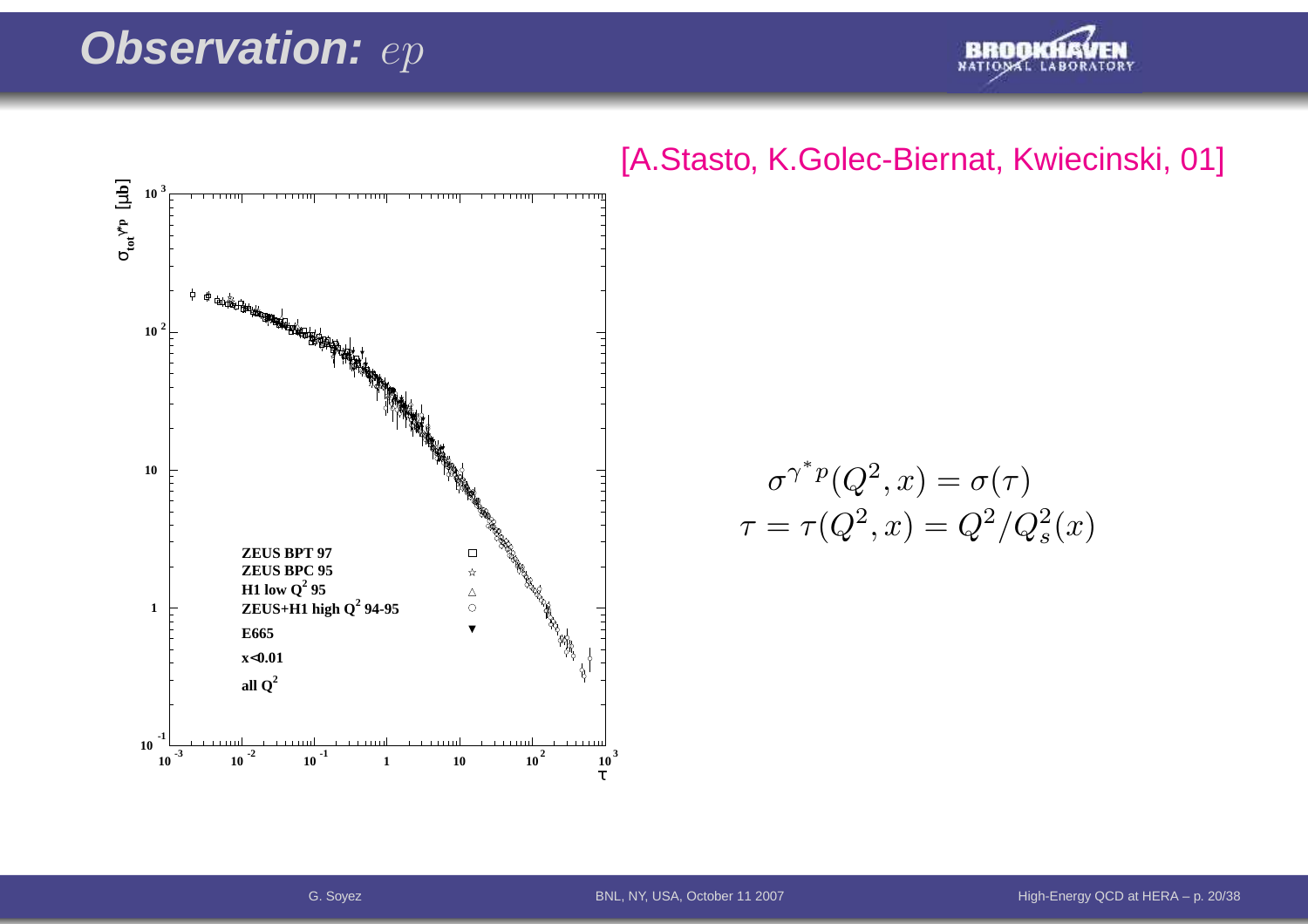# **Observation:** eA



 $F_2^A/A$  scaled 10 $5 \times$  proton 1He (NMC) $\circ$ 0.1 Li (NMC) $\triangledown$  C (NMC) $\Delta$  Ca (NMC) $\Box$  Ca (E665) Xe (E665) $\overline{\mathsf{x}}$ 0.01Pb (E665)ĥ. en mund . . . . . . . . .  $\overline{\phantom{a}}$  $\overline{\phantom{0}}$ 

 $10^{-2}$   $10^{-1}$   $10^{0}$   $10^{1}$   $10^{2}$   $10^{3}$   $10^{4}$ 

τ

Also observed in $eA$  collisions

### [Freund, Rummukainen, Weigert, Schafer, 03]

High-Energy QCD at HERA – p. 21/38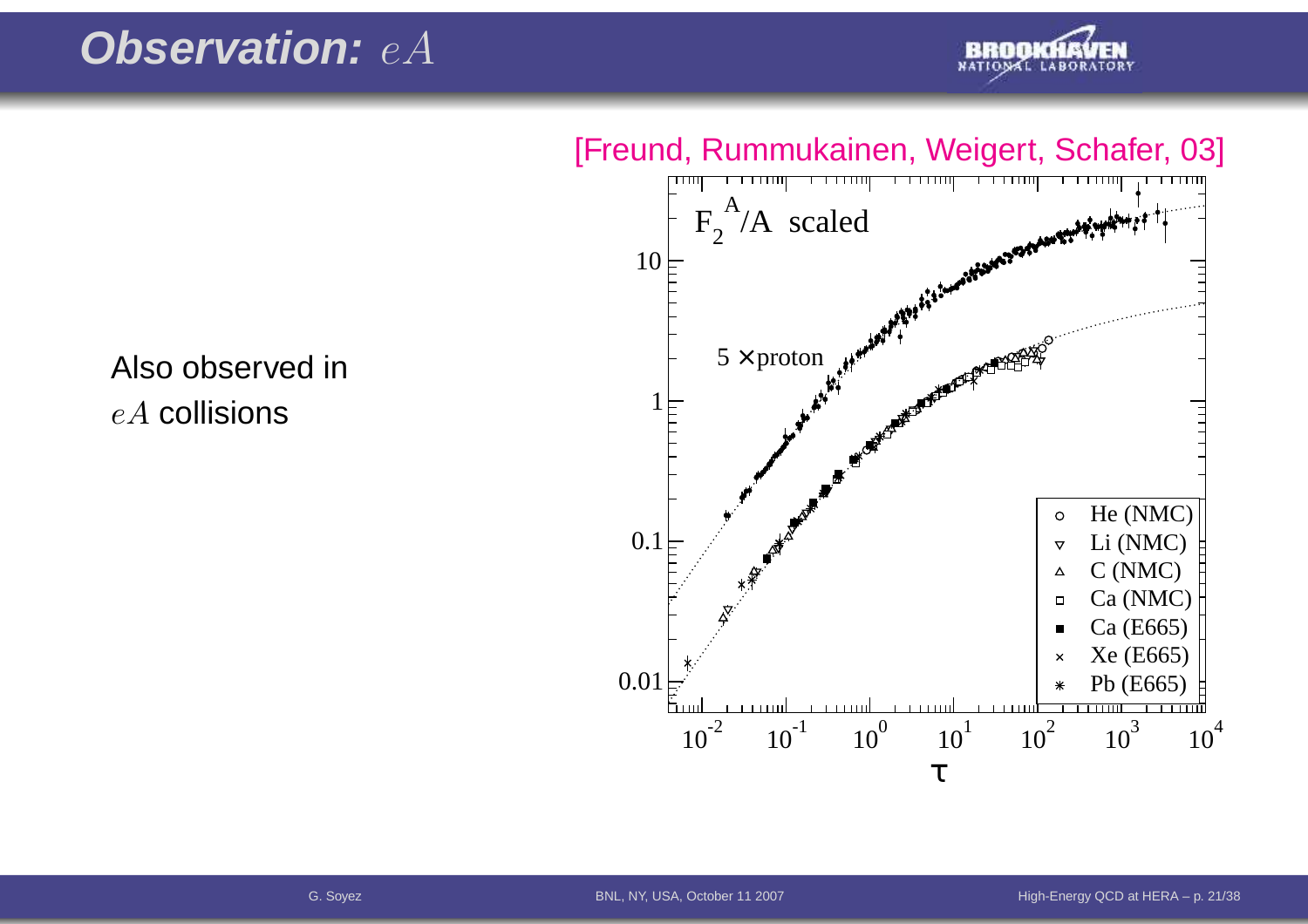

### [F.Gelis, R.Peschanski, L.Shoeffel, G.S., 07

Systemtic approach to find scaling relations ?



Example:  $\tau = \log(Q^2) - \log(Q_s^2(Y))$  with  $\log(Q_s^2(Y)) = \lambda Y$ Scan in  $\lambda \Rightarrow \lambda \approx 0.321$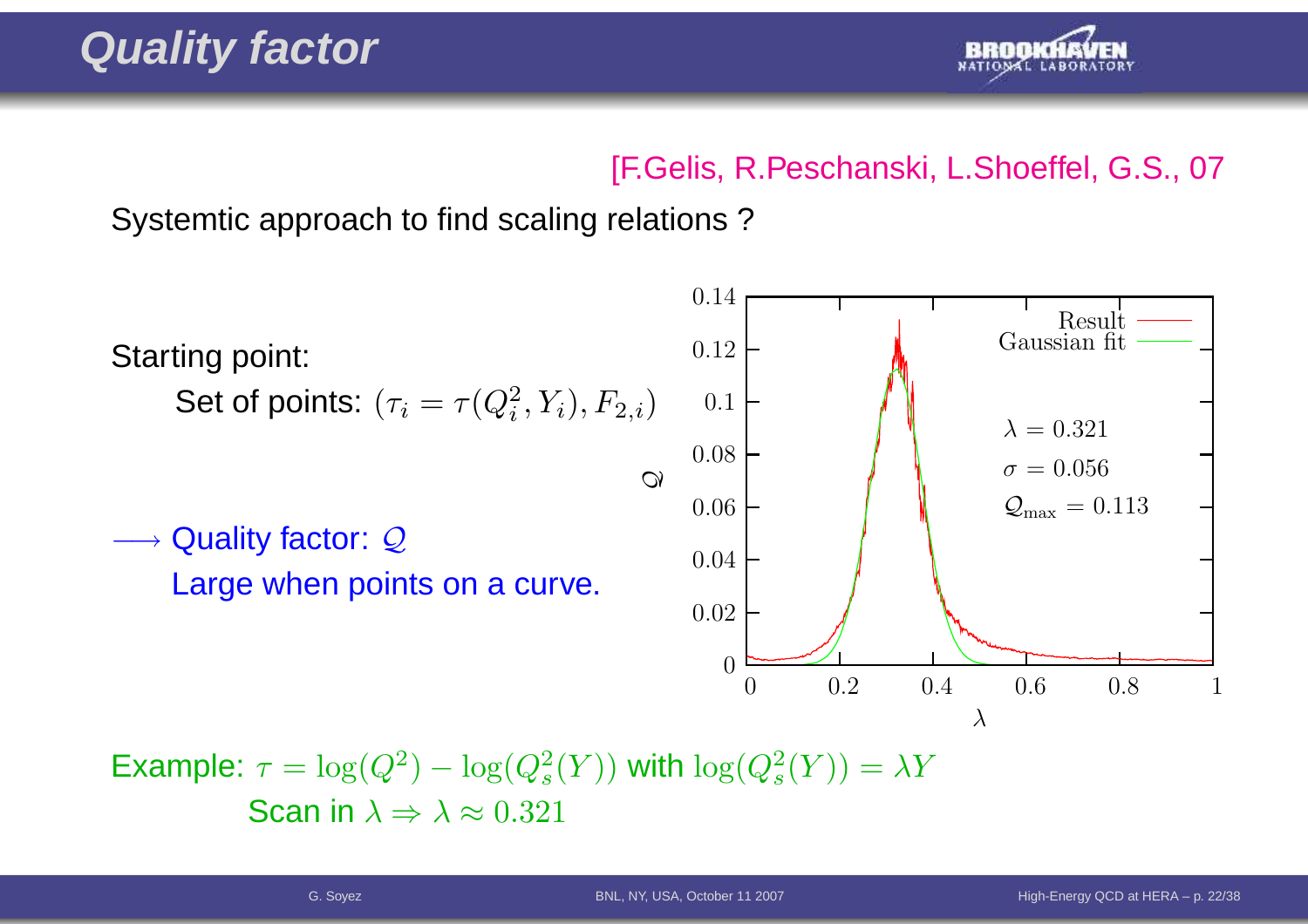### **Observation (revisited)**



### [F.Gelis, R.Peschanski, L.Shoeffel, G.S., 07]



### $\sigma^\gamma$  $1/(2^0)$   $1/(2^1)$ ∗ $\sigma^*{}^p(Q^2,x)=\sigma(\tau)$  $\tau = \log(Q^2$  $^{2})$  $-\log(Q_s^2)$  $\binom{2}{s}(Y)$

- BK with fixed coupling:  $\log(Q_s^2$  $\lambda\approx0.32$  $S^2(S) = \lambda Y$
- BK with running coupling:  $\log(Q_s^2$  $\lambda \approx 1.62$  $\lambda_s^2(Y)) = \lambda \sqrt{Y}$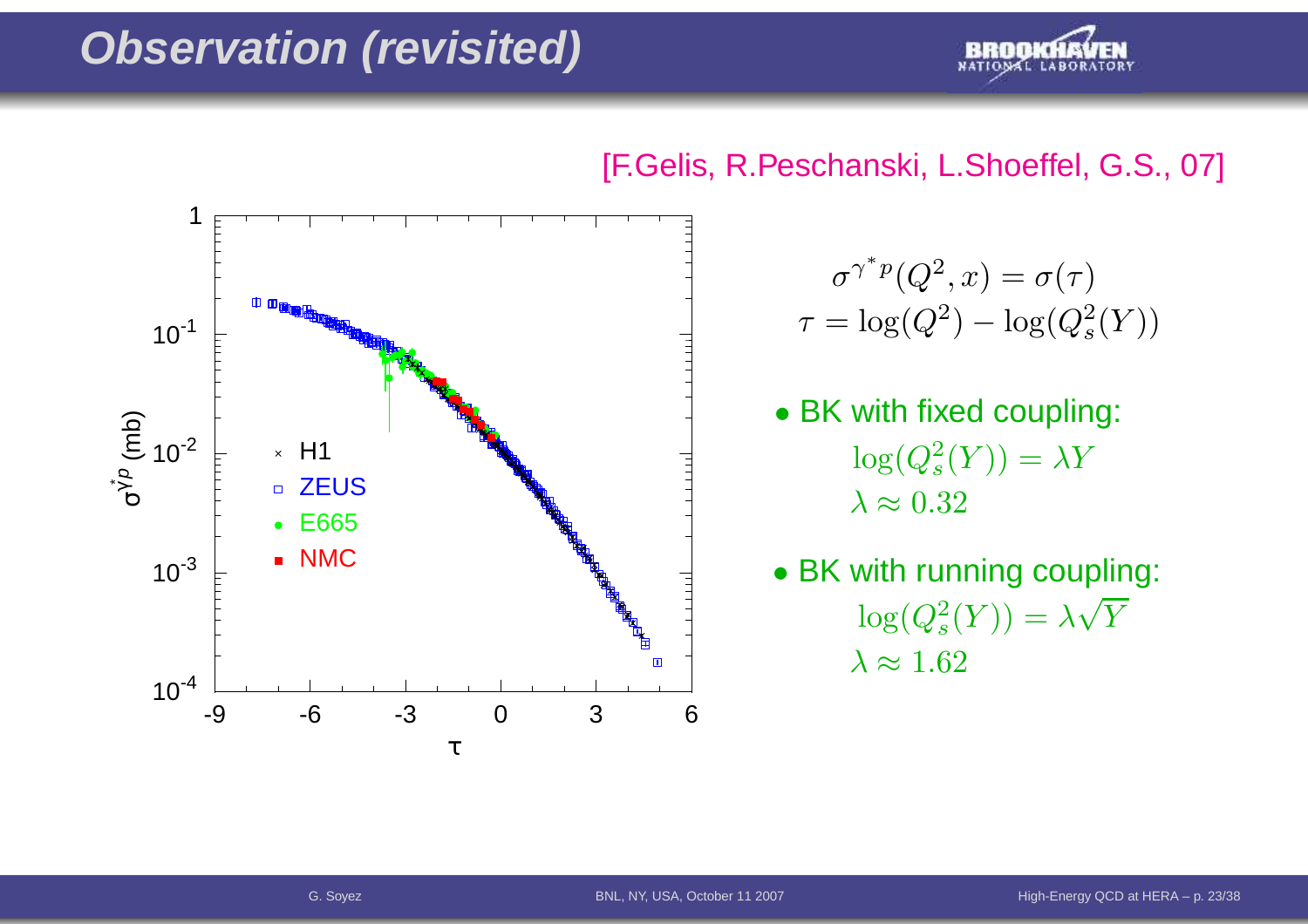

# **Phenomenology**

# **1. Geometric scaling in**  $F_2$

### **1.2. QCD/saturation description**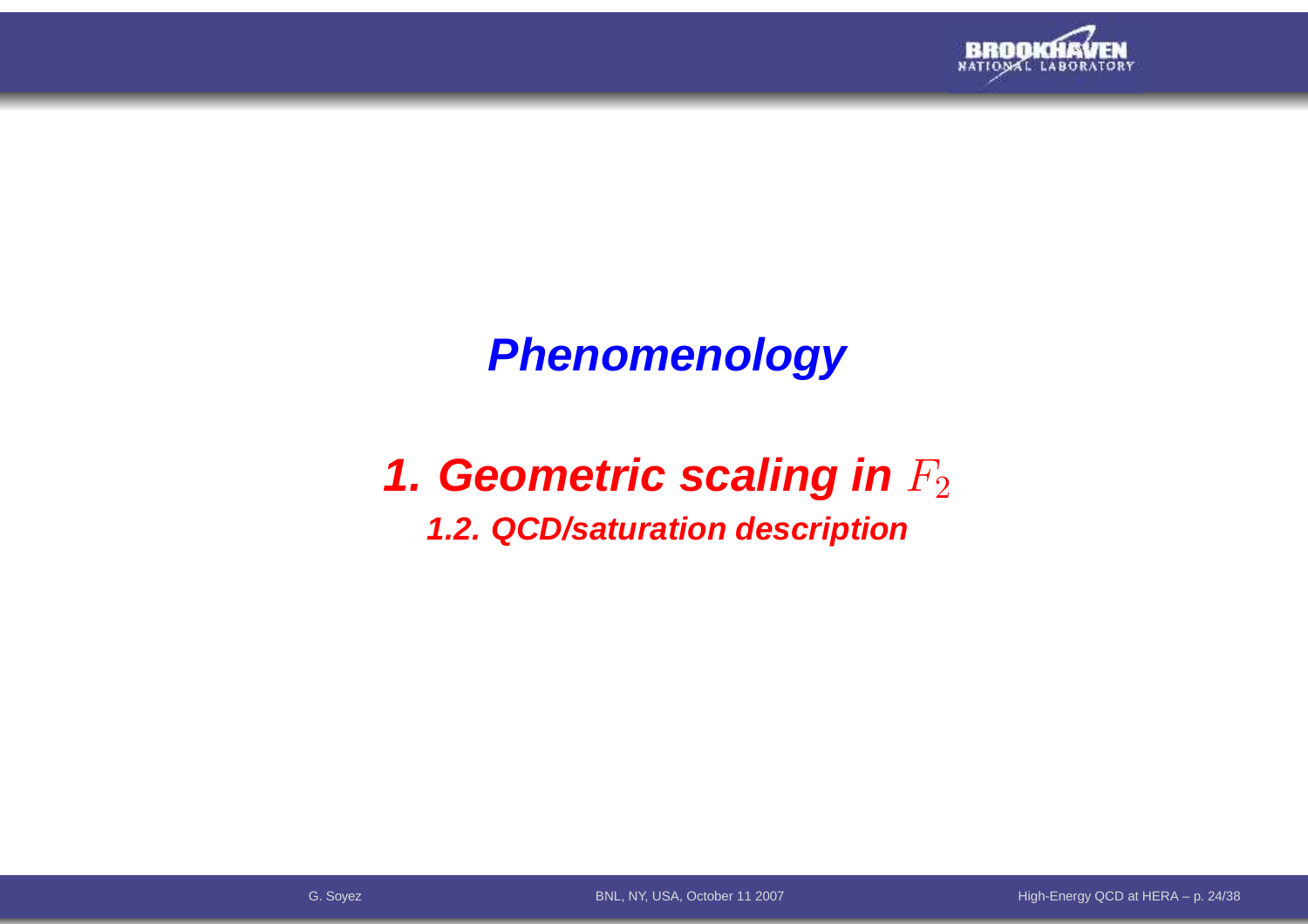# **Description**



### [E.Iancu, K.Itakura, S.Munier, 03] Factorisation formula:

$$
Q_{\text{max}}^2
$$
\n
$$
\sigma_{L,T}^{\gamma^* p} = \int d^2 r \int_0^1 dz \, \left| \Psi_{L,T}(z,r;Q^2) \right|^2 2\pi R_p^2 T(\mathbf{r};Y)
$$

param for dipole amplitude: scaling variable  $\tau = \log(r^2 Q_s^2/4)$ 

$$
T(r;Y) = \begin{cases} T_0 \exp\left(\gamma_c \tau - \frac{\tau^2}{2\bar{\alpha}\chi_c''Y}\right) & \text{if } rQ_s < 2 \\ 1 - \exp[-a(\tau + b)^2] & \text{if } rQ_s > 2 \end{cases} \quad \text{(travelling wave)}
$$

 $Q_s^2(Y) = k_0^2 \exp(\lambda Y) \; \longrightarrow \gamma_c, \, \chi_c''$  from LO BFKL, 3 parameters:  $\lambda, \, k_0, \, R_p$  $\Rightarrow \ \lambda \approx 0.25$ , in agreement with NLO BFKL predictions.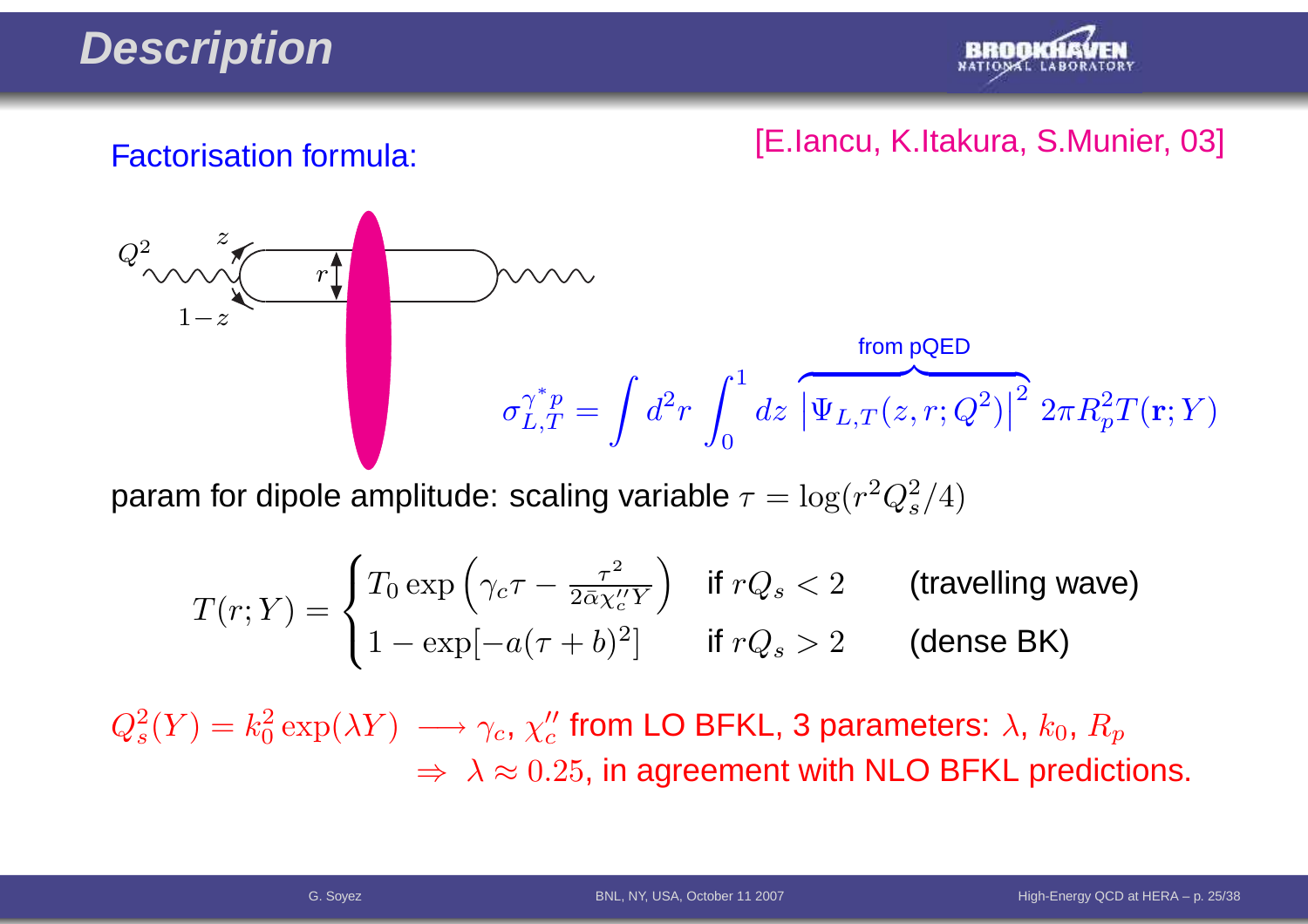

# **Phenomenology**

# **2. Massive quarks effects**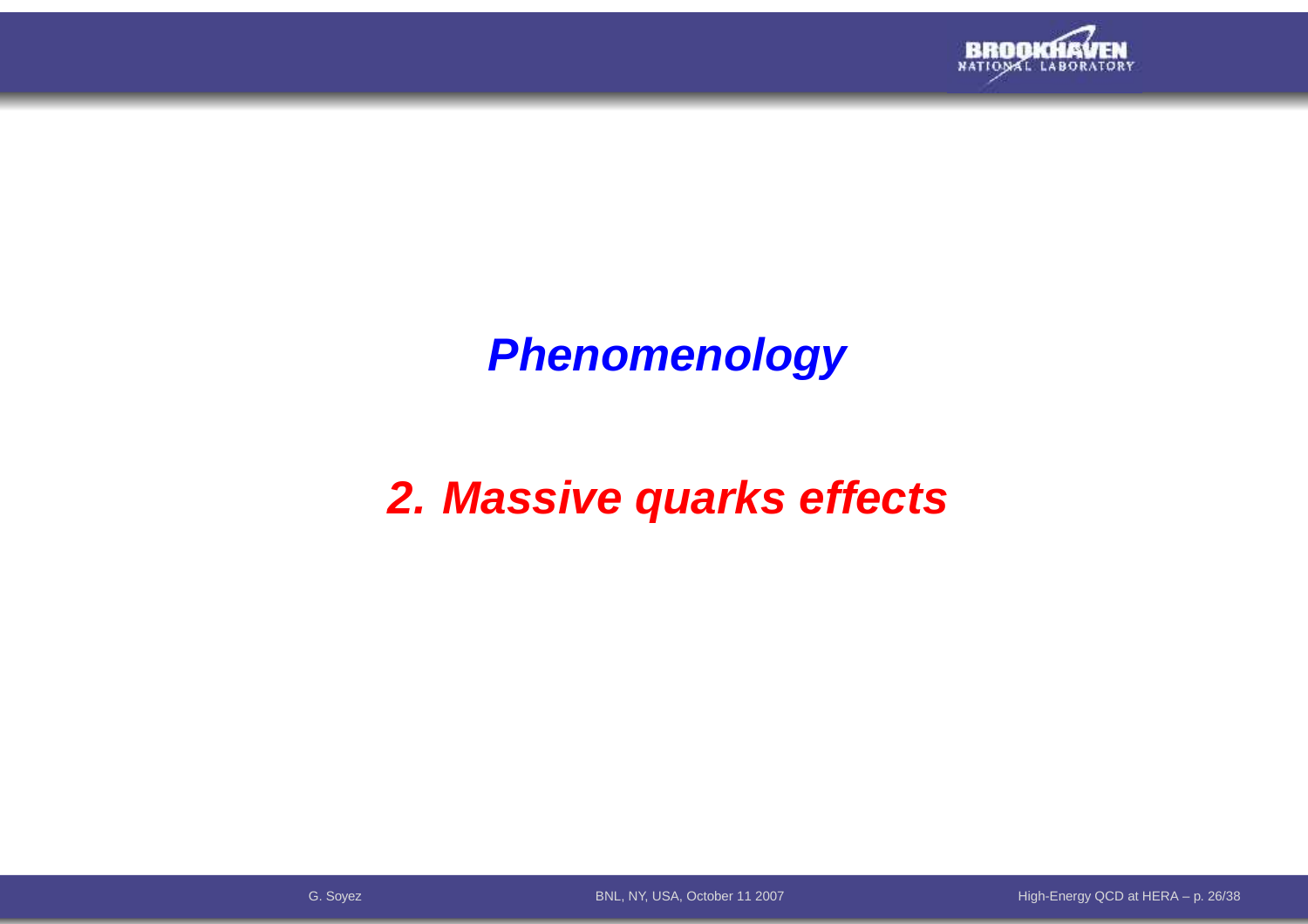## **Charm enters the game**



- [G.S., 07] No heavy quark in the IIM model
- Some other model does but
	- are not fully QCD-based
	- have clearly lower saturation momentum $\bullet$

### Aim: Include the charm in the IIM model ?

Key issue: alloc  $\gamma_c$  to vary !

Data: ZEUS and H1 (5% renorm.)  $\leq 0.01,\,Q^2$  $^2 \le 150$  GeV<sup>2</sup>

| model      | $\gamma_c$ | $v_c$ | $x_0$                                                                                                       | $R_p$ | $\sqrt{2}/n$ |
|------------|------------|-------|-------------------------------------------------------------------------------------------------------------|-------|--------------|
| <b>IIM</b> |            |       | $\parallel$ 0.6275 $\parallel$ 0.253 $\parallel$ 2.67 $10^{-5}$ $\parallel$ 3.250 $\parallel$ $\approx$ 0.9 |       |              |
|            |            |       | IIM+c $\parallel$ 0.6275   0.195   6.42 $10^{-7}$   3.654   1.109                                           |       |              |
|            |            |       | 0.7065 0.222 1.19 $10^{-5}$ 3.299 0.963                                                                     |       |              |

Note:  $\gamma_c\approx0.7$  is in better agreement with NLO BFKL predictions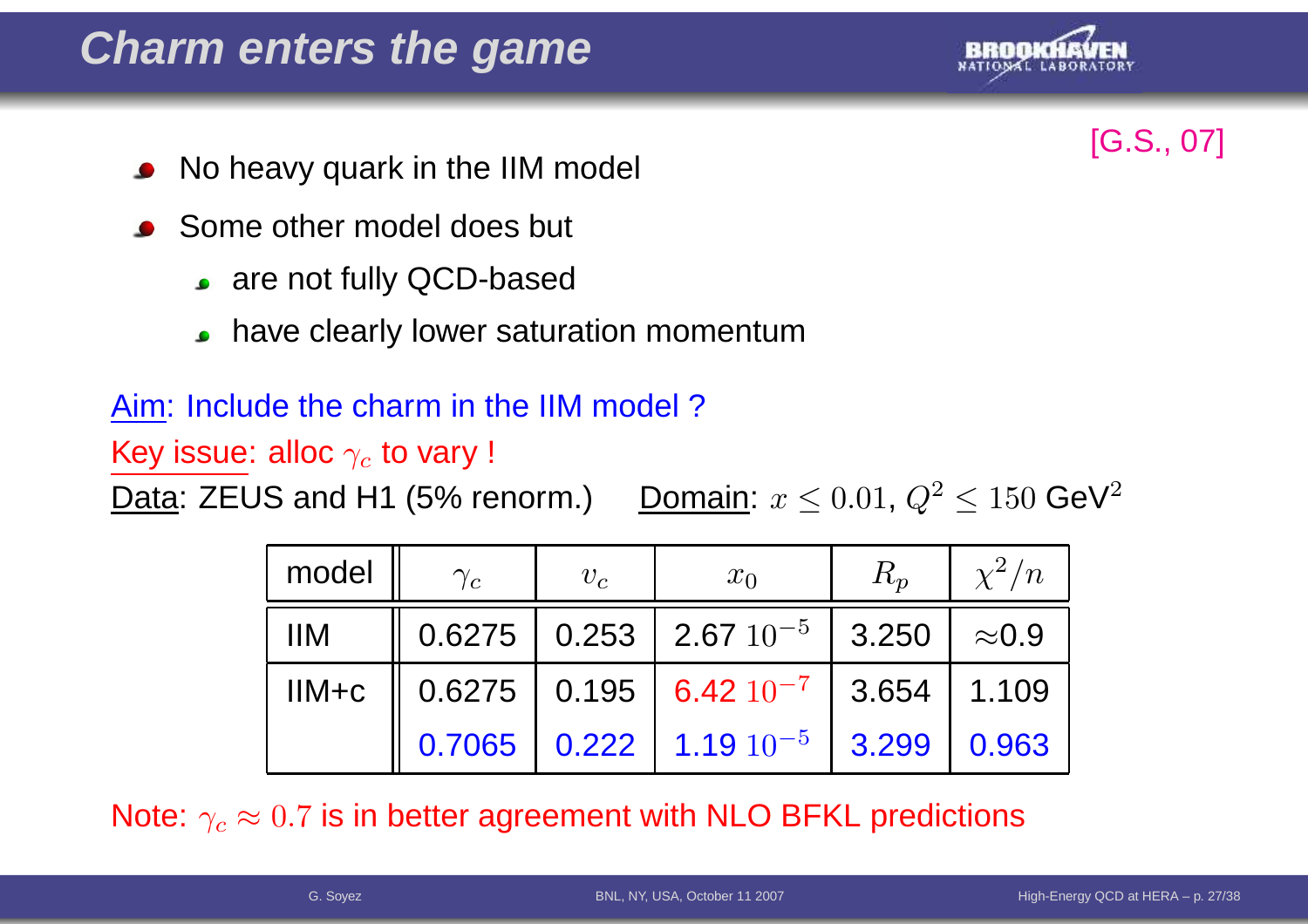### **The geometric scaling window**





- Saturation scale  $\sim$  1 GeV
- Saturation important up to the limit of the geometric scaling widow $\bullet$ i.e. well outside the "saturated" region

BNL, NY, USA, October <sup>11</sup> <sup>2007</sup>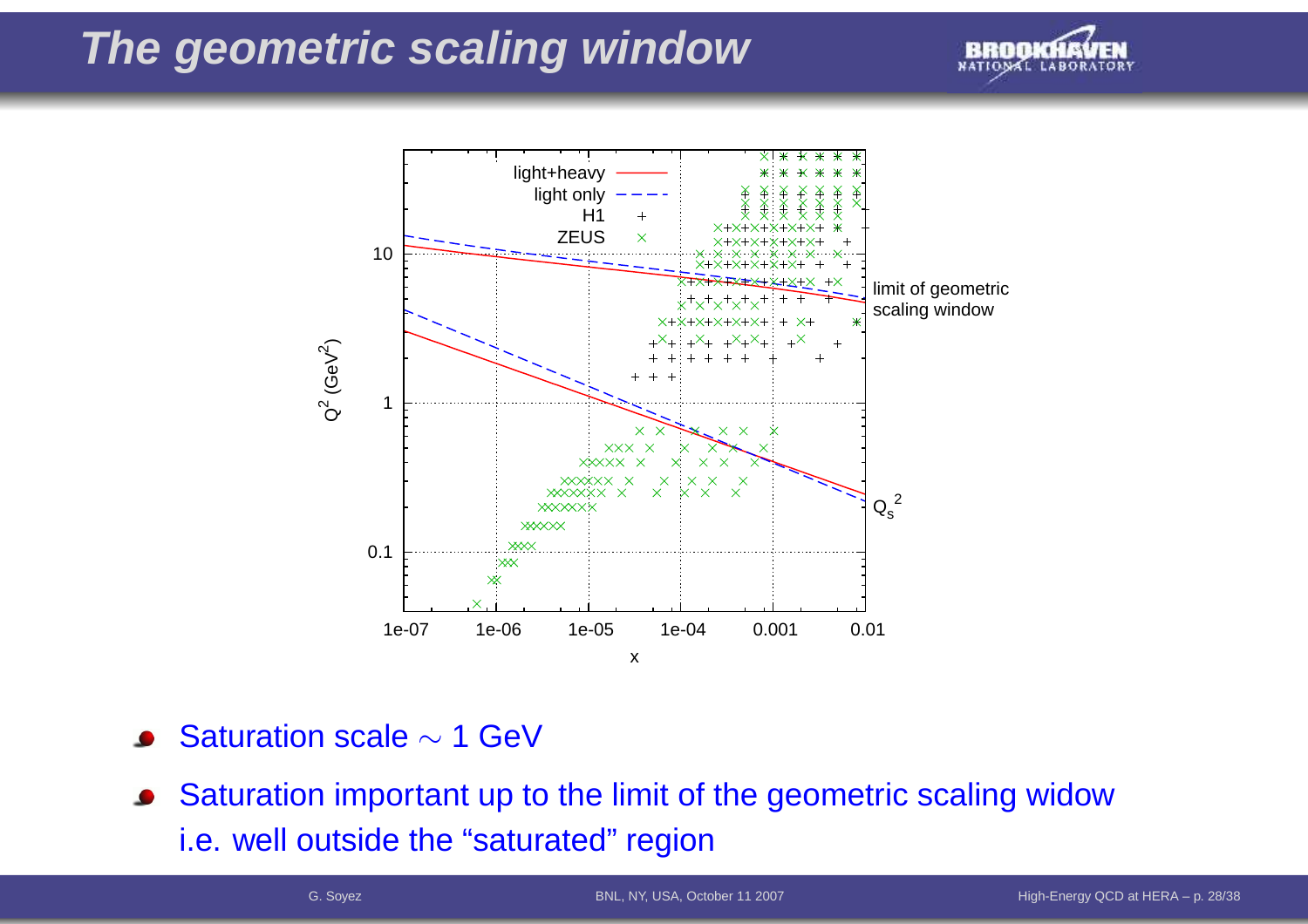

# **Phenomenology**

# **3. Diffraction and exclusive processes**

### **3.1. Diffractive structure function**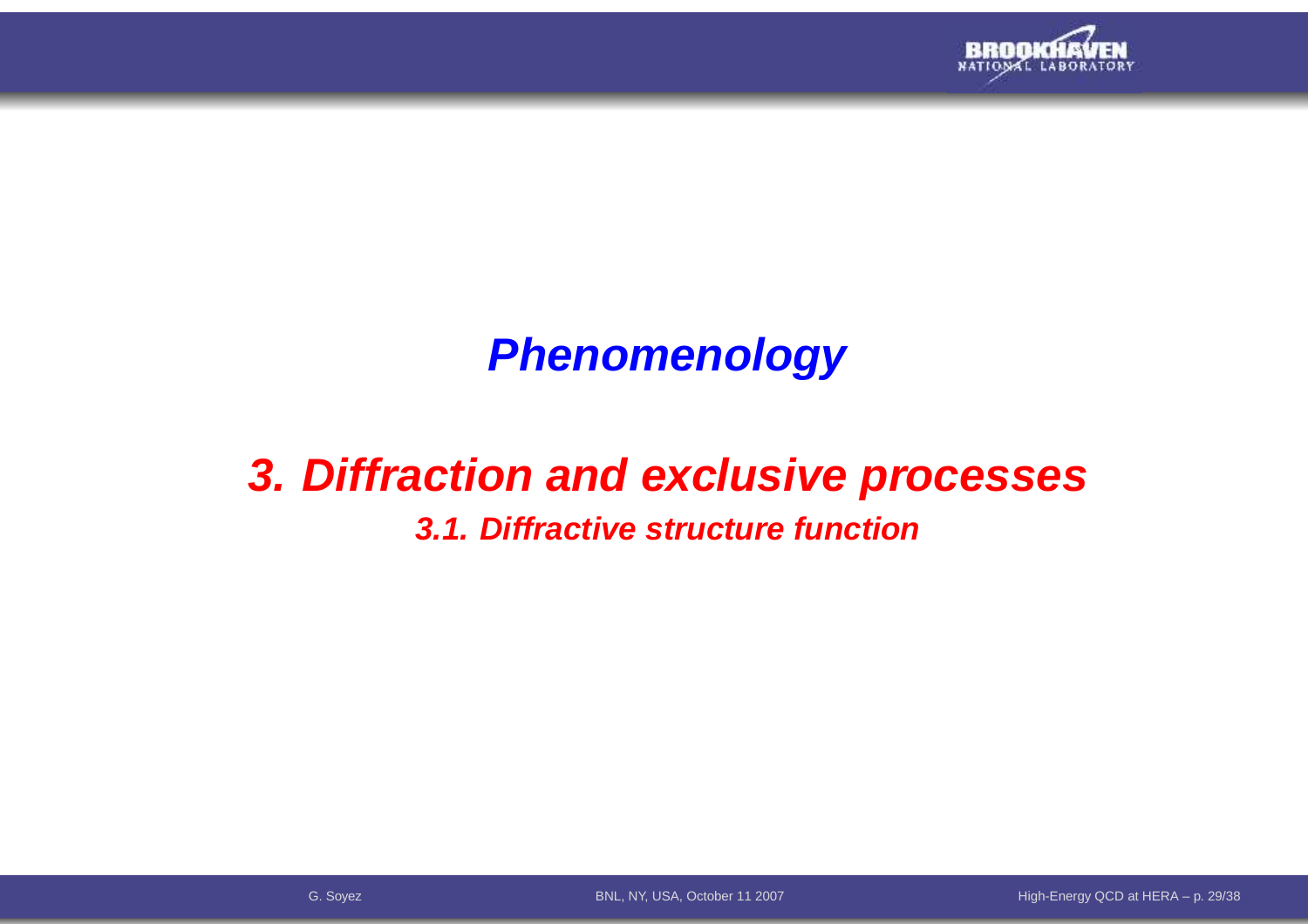

### **ZEUS data (FPC)**Same kind of factorisation**H1 data (LRG)**β**=0.01** β**=0.04** β**=0.1** β**=0.2** β**=0.4** β**=0.65** β**=0.9 D,3** but more contribs: **0.05** σ**r** سرقي يعوب **xIP**  $E_2^{D} = F_2^{D(q \bar q)} + F_2^{D(q \bar q g)} +$ **0**  $F^D_\alpha$ free. **0.05**مقرره . . .  $\mathbf{r}$ ᅲ **0 0.05**حوادي ببرو ودود **0**∗∗ $\gamma$  $\gamma$   $\gamma$   $\gamma$ <sup>Alf</sup>orlea q **0.05**سمعودي r $\mathbf{r}'$ ъ.  $\psi(z,{\bf r};Q^2$  $^{\prime}, Q^2$  $\frac{1}{\sqrt{1-\frac{1}{2}}}\sqrt{1-\frac{1}{2}}$ ))**پرچون په 0.05**╲┺┈  $\mathbf{q}'$  $\frac{1}{\phi} \frac{1}{\phi} \frac{1}{\phi}$ ᅽ F<br>F  $T_{q\bar{q}}$  $\overline{q}$  and  $T_{q\bar{q}}$ **0 0.050Agency 0.05**p $\,p$ ppक्य سمحو **0**ڻو. -exerci **0.05 0.05**r∗γ $\frac{1}{2}$ **0 0.05**ት  $T_{qq}$ **0 0.050**pp **0.050**

Basically:  $F_2^D$ with the same  $T$  as for  $F_2$  $\frac{2}{2}^{D}\propto T^{2}$ 

[Marquet, 07]

10  $\begin{smallmatrix} 3 & 10 \end{smallmatrix}^2$  10  $\begin{smallmatrix} 3 & 10 \end{smallmatrix}^2$  10  $\begin{smallmatrix} 3 & 10 \end{smallmatrix}^2$  10  $\begin{smallmatrix} 3 & 10 \end{smallmatrix}^2$  10  $\begin{smallmatrix} 3 & 10 \end{smallmatrix}$  10  $\begin{smallmatrix} 10 & 3 \end{smallmatrix}$  10  $\begin{smallmatrix} 10 & 3 \end{smallmatrix}$  10  $\begin{smallmatrix} 10 & 3 \end{smallmatrix}$  10  $\begin{smallmatrix} 10 & 3 \end{smallmatrix$ 

 $X_{ID}$ 

 $\mathsf{Q}^2$  [ $\mathsf{GeV}^2$ ] **3.5**

**5**

চক্ৰ

**6.5**

**8.5**

**12**

**15**

**20**

**25**

Aftere

معققص

 $490$ 

**35**

**45**

**60**

**90**

**200**

**0.05**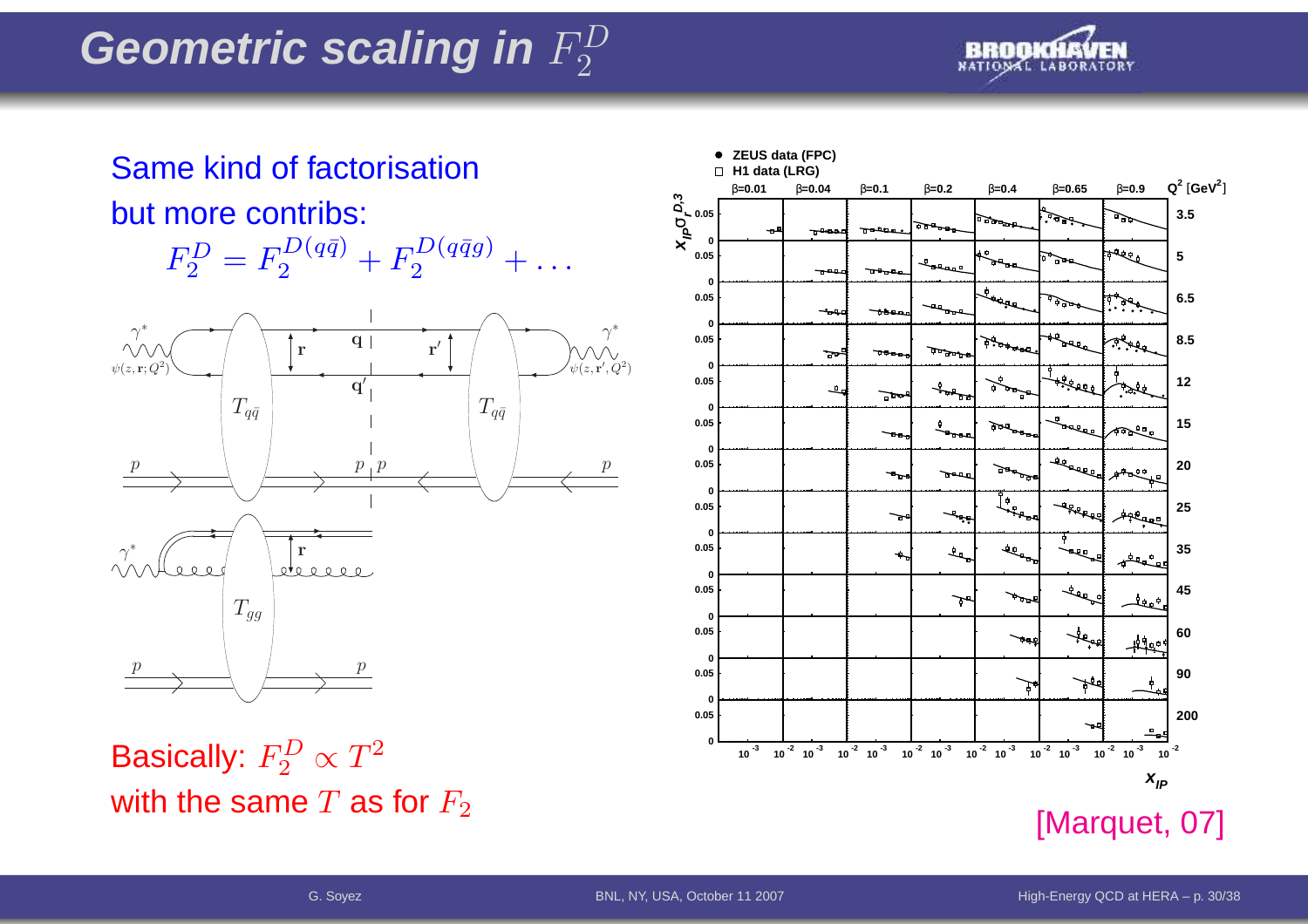

# **Phenomenology**

## **3. Diffraction and exclusive processes**

### **3.2. Geometric scaling in vector-meson production**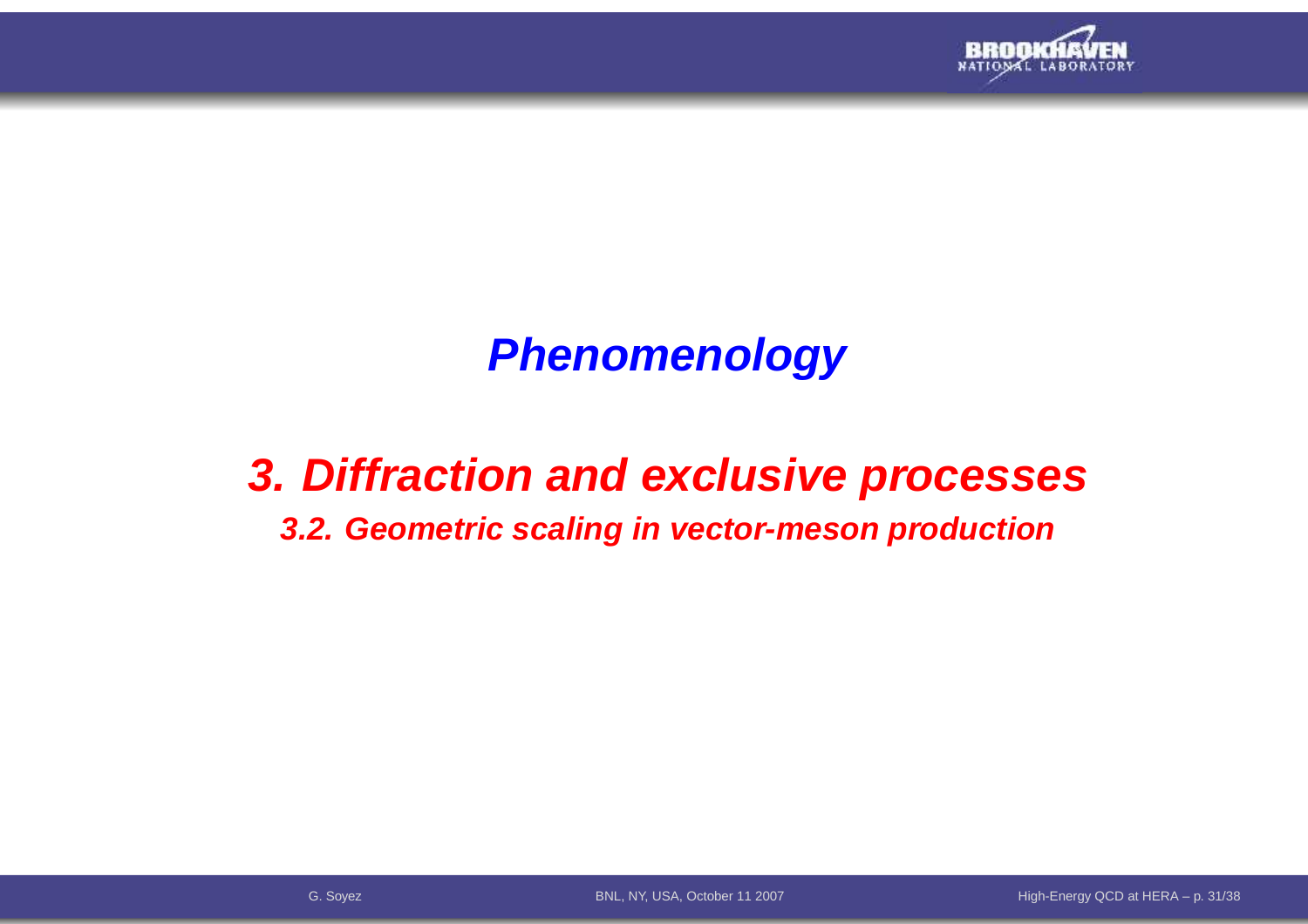# **Dipole description**



### [C.Marquet, R.Peschanski, G.S., 07]



Factorisation formula:

$$
\mathcal{A}_{L,T}^{\gamma^* p \to Vp} = i \int d^2 r \int_0^1 dz \, \Psi_{L,T}(z,r;Q^2) \Psi_{L,T}^*(z,r,q:M_V^2) \, e^{iz\mathbf{q} \cdot \mathbf{r}} \, \sigma_{\text{dip}}(\mathbf{r},\mathbf{q};Y)
$$
  

$$
\to \frac{d\sigma}{dt}, \, \sigma_{\text{el}} \text{ for } \rho, \phi, J/\psi, \text{DVCS}
$$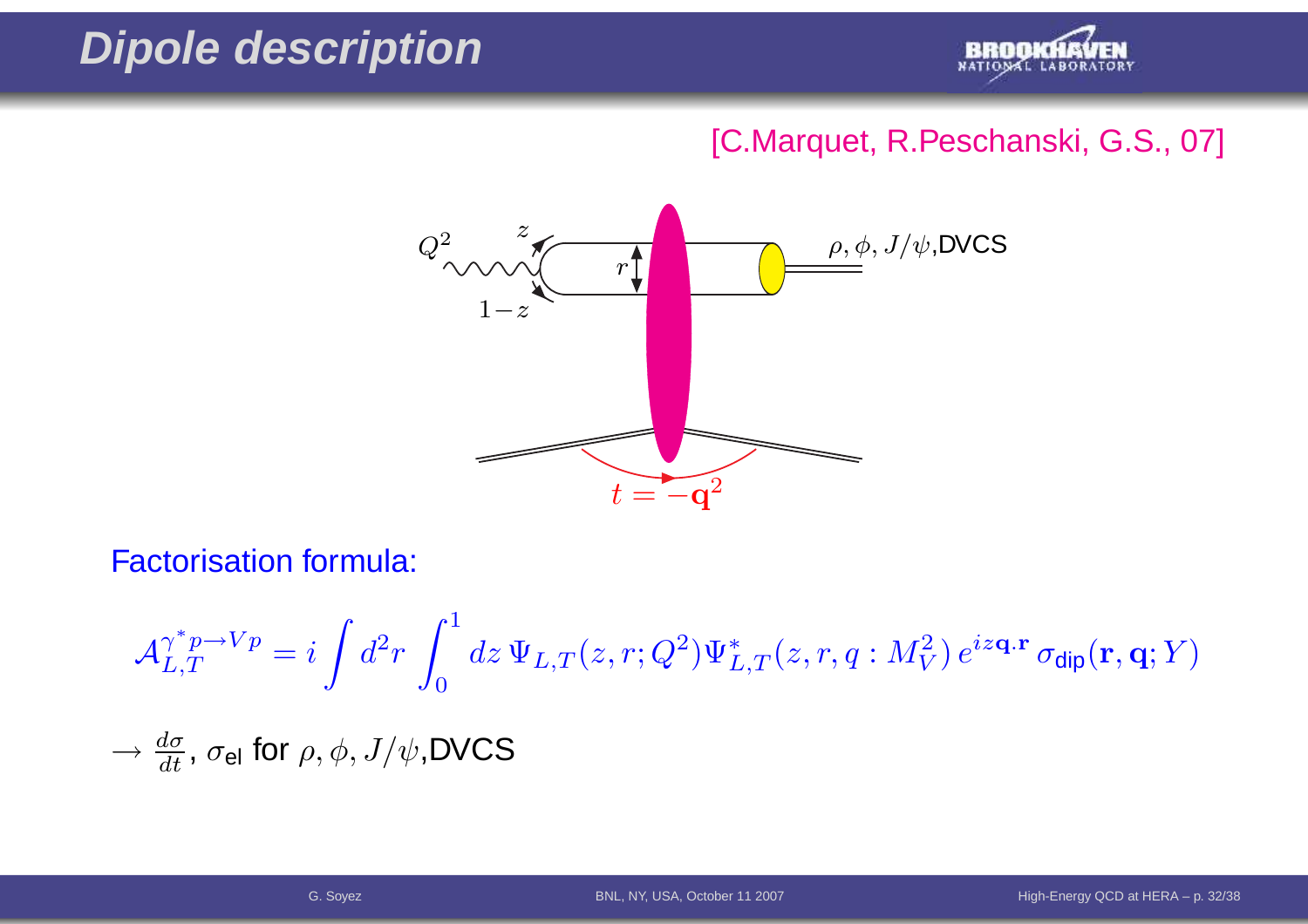

- photon wavefunction: from QED $\bullet$ Vector-mesons wavefunction: Boosted-Gaussian or Light-cone Gaussian
- dipole amplitude:  $\bullet$

$$
\sigma_{\text{dip}}(r, q; Y) = 2\pi R_p^2 e^{-b|t|} T_{\text{GS}}(r, Q_s^2(q, Y))
$$

- Normalisation: only one slope  $b$  (no  $Q^2$  dependence)  $\bullet$
- $T$ -matrix:  $t$ -dependent saturation scale from theoretical predictions:

$$
Q_s^2 = k_0^2 e^{\lambda Y} \qquad \rightarrow \qquad Q_s^2 = k_0^2 \left(1 + c|t|\right) e^{\lambda Y}
$$

Hence:  
\n
$$
b, c \rightarrow \frac{d\sigma}{dt}, \sigma_{el}
$$
\n
$$
\begin{vmatrix}\n\frac{\partial}{\partial t} & \frac{\partial}{\partial t} & \frac{\partial}{\partial t} \\
\frac{\partial}{\partial t} & \frac{\partial}{\partial t} & \frac{\partial}{\partial t}\n\end{vmatrix}
$$
\n(269 data)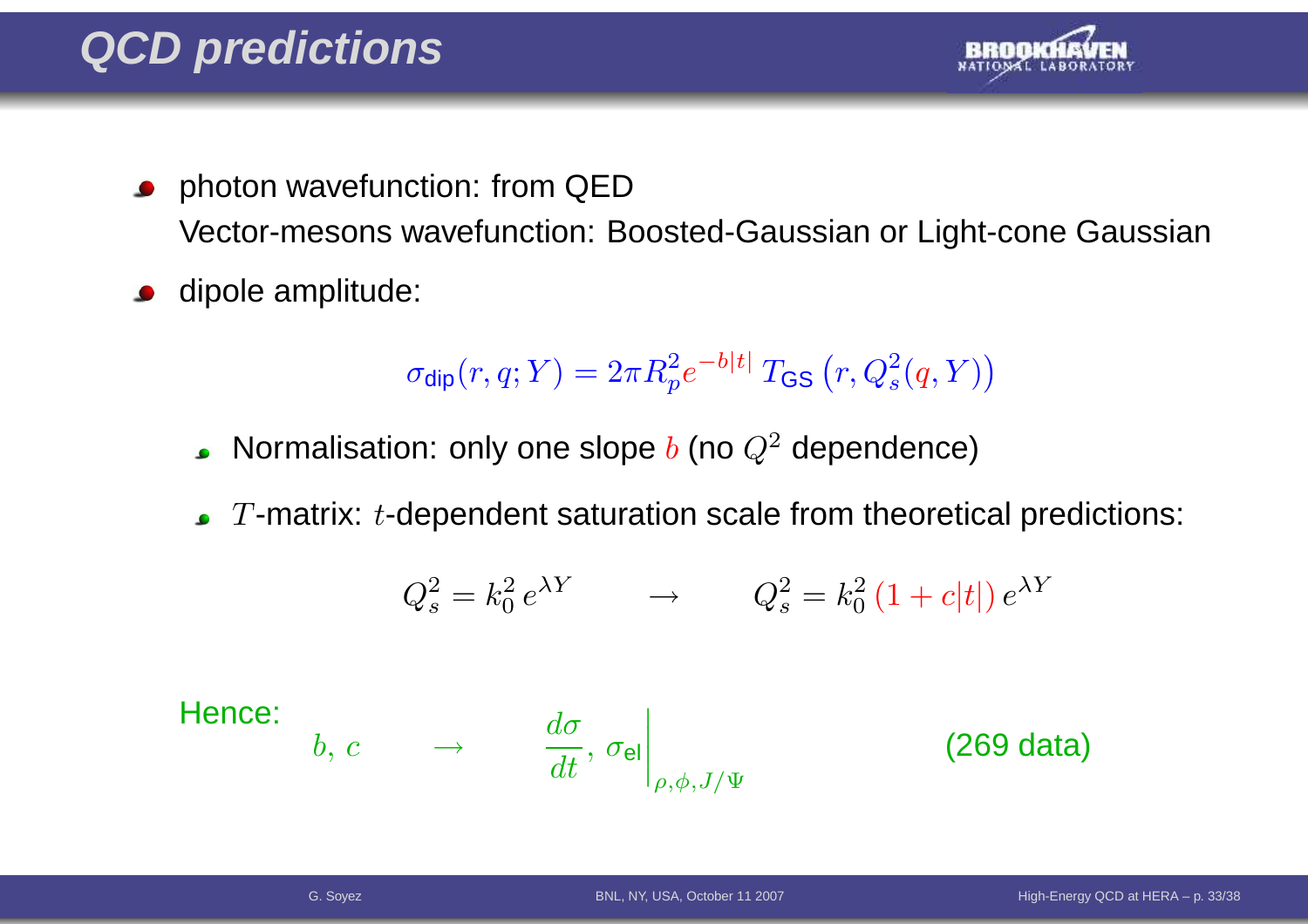### **Results**



### $\gamma^* p \to$  $\gamma^* p \to \phi p$  pred. for DVCS  $10^{-4}$ 10 $^3$ 10 $^{-2}$ 10 $^{\text{-1}}$ 1 $10<sup>1</sup>$  $\frac{1}{\sigma}$  $Q^2$ 3.14.87.210.921.21 $10^{1}$  $10^2$  $10^{3}$ dσ/d| t | (nb.GeV - 2  $\widehat{\mathcal{C}}$  $Q^2$ 2.43.65.26.99.212.6110<sup>1</sup>  $10^2$ dσ/d| t | (nb.GeV - 2 )W=82 GeV

Example: differential cross-section:

0 0.1 0.2 0.3 0.4 0.5 0.6| $t$ | (GeV $^2$ ) 19.7



|t| (GeV<sup>2</sup>)

0 0.1 0.2 0.3 0.4 0.5 0.6| $t$ | (GeV $^2$ )

 $10^{-5}$ 

<sup>σ</sup>)

/d|t| (GeV $^{-2}$ 

 $\widehat{\phantom{a}}$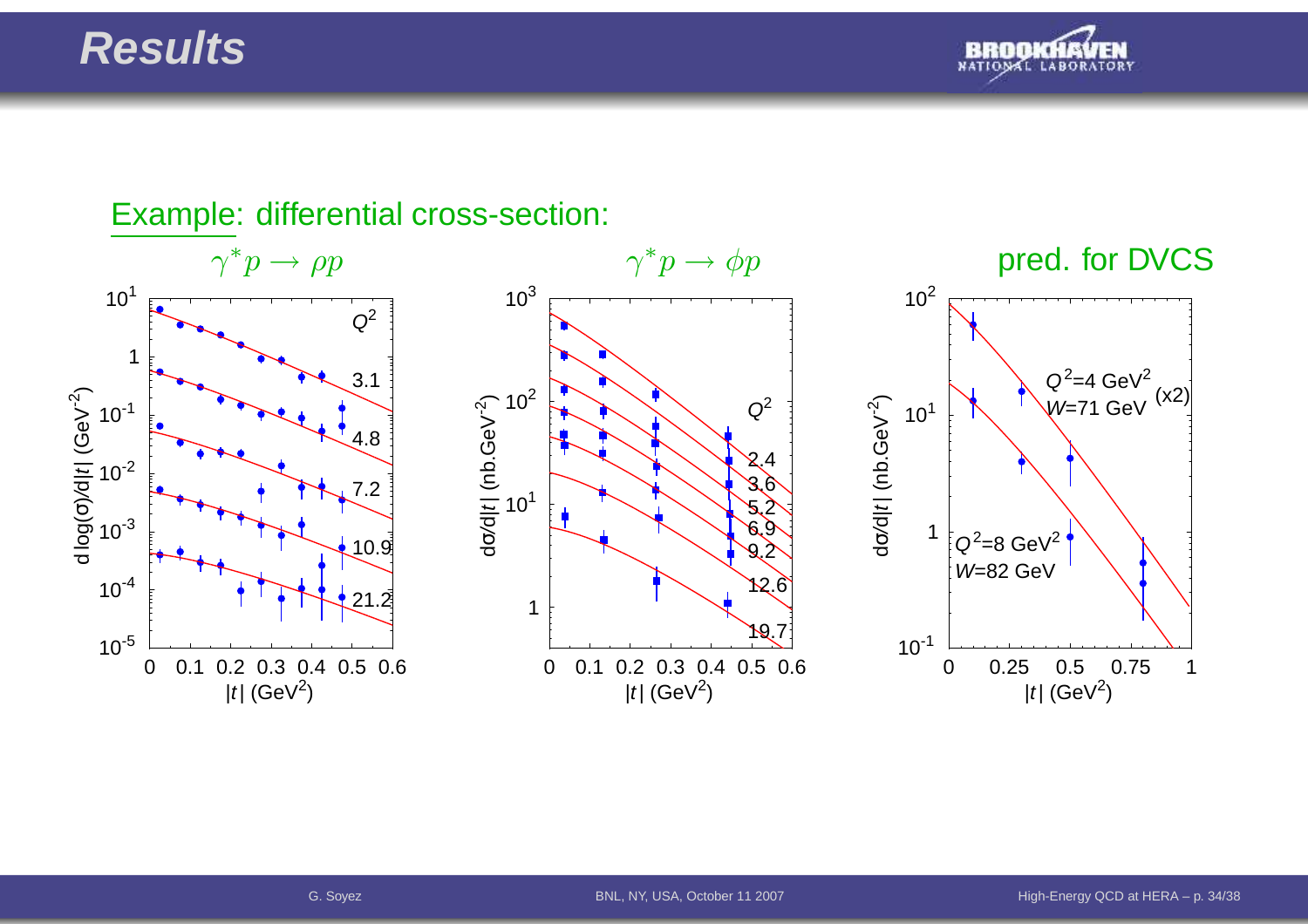### **Conclusion**



Part 1: Evolution equations towards high-energy

- The BK equation contains both BFKL exchanges and unitarity/saturation $\bullet$ corrections
- Recently: pomeron-loops equations

Part 2: Solutions for scattering amplitudes

- BK equation <sup>⇒</sup> geometric scaling  $\bullet$ 
	- At fixed impact parameter
	- At nonzero momentum transfer

Recently: pomeron-loops equations  $\Rightarrow$  geometric + diffusive scaling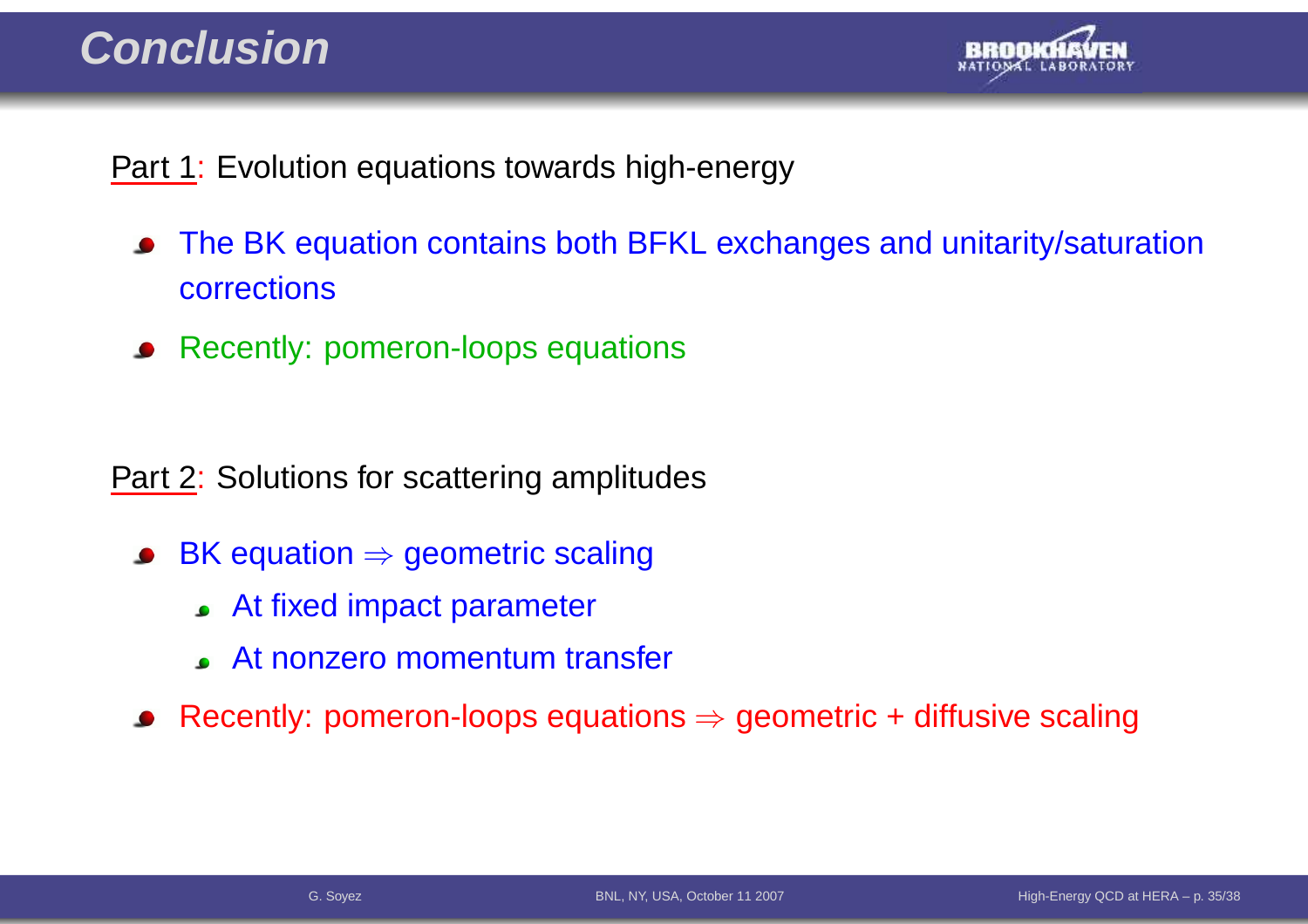

Part 3: Phenomenological consequencesWe focused on the HERA phenomenology:

- geometric scaling for  $F_2\!\!$  :
	- Direct analysis of the data (Quality factor)
	- lancu-Itakura-Munier model + new extension with charm
- geometric scaling in vector-meson production and DVCS $t$ -dependence from pQCD instead of  $b$ -dependence postulated

 $\gg$  indications for saturation

⊲> can help understanding for other experiments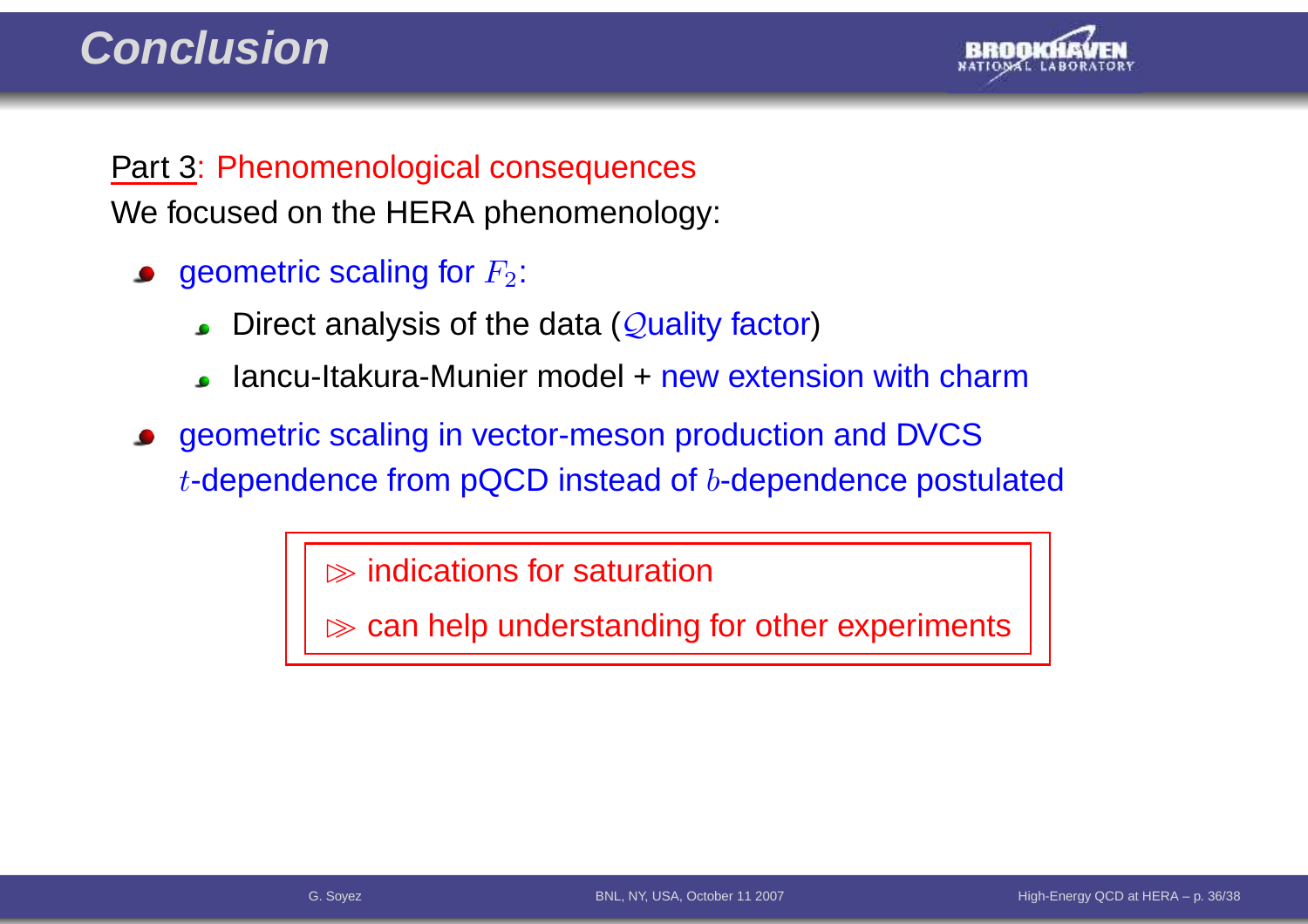

### Question 1: Is that really <sup>a</sup> saturation effect?

i.e. can we have geometric scaling from "something else" e.g. DGLAPevolution or energy-conservation in BFKL or non-perturbative effects?

- $\mathsf{DGLAP}\; \pmb{\&}\; E\text{-cons}$  in  $\mathsf{BFKL}$  have 2 problems:
	- They apply only to a limited phase-space at large  $Q^2$  $\bullet$
	- They come from UV physics (while  $Q_s$  is a IR regulator)
- We go further than non-perturbative effects since  $Q_s$  can be a perturbative scale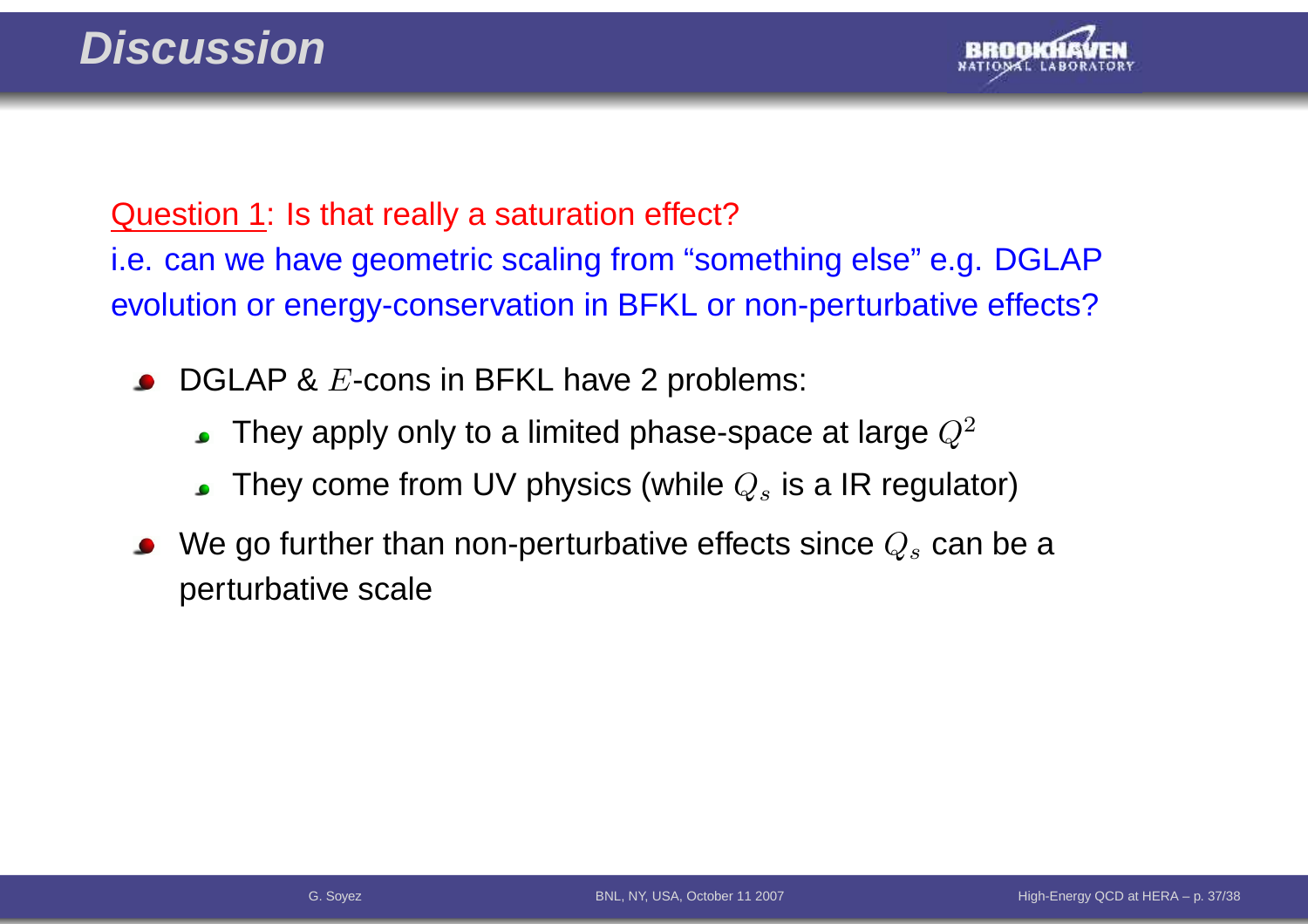

### Question 2: What about RHIC physics?

- $\mathsf{CGC}\ \&\ Q_s$  are present in many RHIC analysis  $\bullet$
- Studies of particle production in  $dA$  collisions (e.g. KKT model)  $\bullet$
- No combined HERA+RHIC analysis so far (under study) $\bullet$